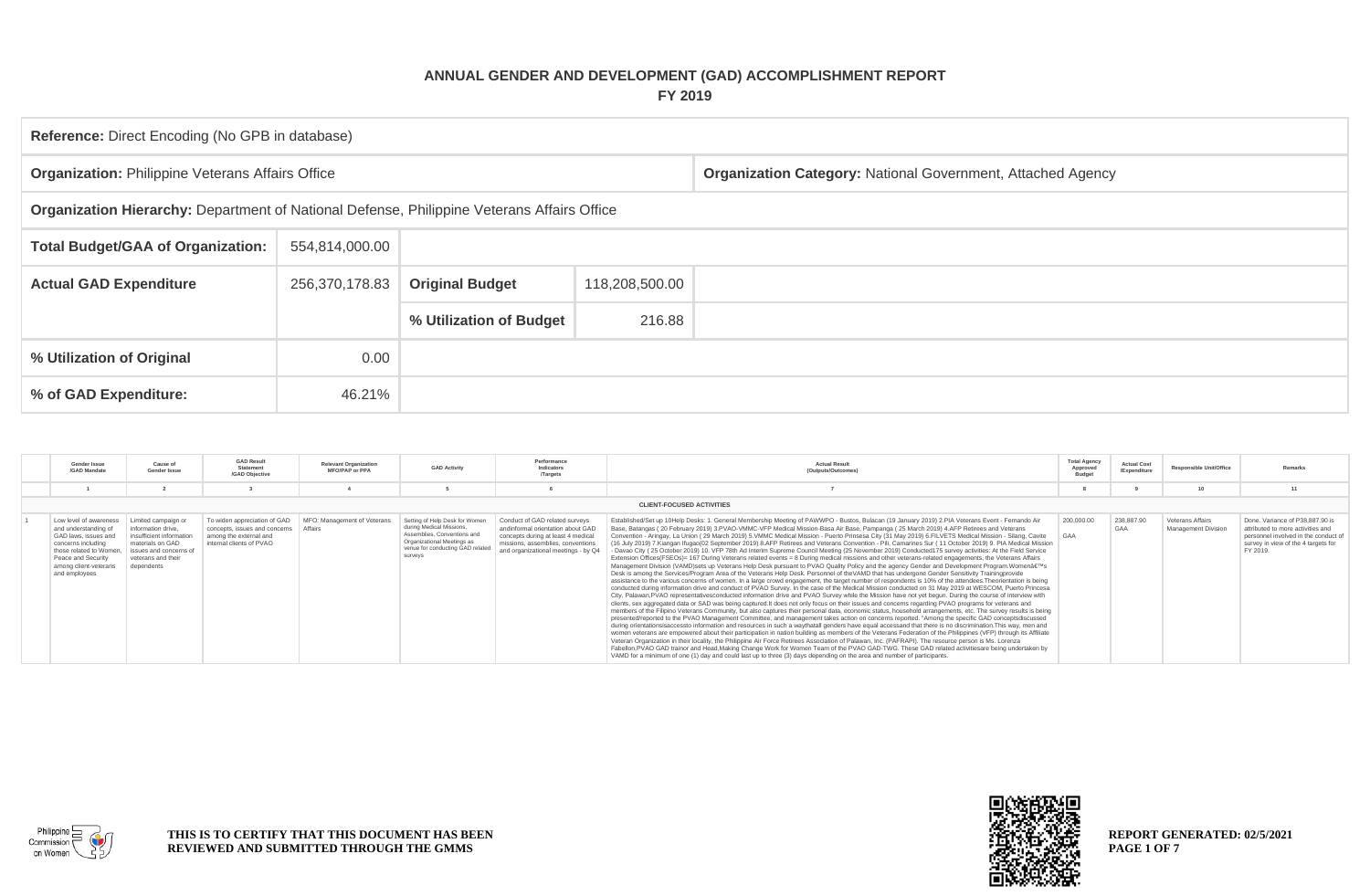|                | <b>Gender Issue</b><br>/GAD Mandate                                                                                                                                                                               | Cause of<br>Gender Issue                                            | <b>GAD Result</b><br>/GAD Objective                                                                                                                                    | <b>Relevant Organization</b><br><b>MFO/PAP</b> or PPA | <b>GAD Activity</b>                                                                                                                                                                                                                       | Performance<br>Indicators<br><b>Targets</b>                                                                                                                                                                                                                                                                                                                                                                                                                                           | <b>Actual Result</b><br>(Outputs/Outcomes)                                                                                                                                                                                                                                                                                                                                                                                                                                                                                                                                                                                                                                                                                                                                                                                                                                                                                                                                                                                                                                                                                                                                                                                                                                                                                                                                                                                                                                                                                                                                                                                                                                                                                                                                                                                                                                                                                                                                                                                                                                                                                                                                                                                                                                                             | <b>Total Agency</b><br>Approved<br><b>Budget</b> | <b>Actual Cost</b><br>/Expenditure | <b>Responsible Unit/Office</b>                 | Remarks                                                                                                                                                                |
|----------------|-------------------------------------------------------------------------------------------------------------------------------------------------------------------------------------------------------------------|---------------------------------------------------------------------|------------------------------------------------------------------------------------------------------------------------------------------------------------------------|-------------------------------------------------------|-------------------------------------------------------------------------------------------------------------------------------------------------------------------------------------------------------------------------------------------|---------------------------------------------------------------------------------------------------------------------------------------------------------------------------------------------------------------------------------------------------------------------------------------------------------------------------------------------------------------------------------------------------------------------------------------------------------------------------------------|--------------------------------------------------------------------------------------------------------------------------------------------------------------------------------------------------------------------------------------------------------------------------------------------------------------------------------------------------------------------------------------------------------------------------------------------------------------------------------------------------------------------------------------------------------------------------------------------------------------------------------------------------------------------------------------------------------------------------------------------------------------------------------------------------------------------------------------------------------------------------------------------------------------------------------------------------------------------------------------------------------------------------------------------------------------------------------------------------------------------------------------------------------------------------------------------------------------------------------------------------------------------------------------------------------------------------------------------------------------------------------------------------------------------------------------------------------------------------------------------------------------------------------------------------------------------------------------------------------------------------------------------------------------------------------------------------------------------------------------------------------------------------------------------------------------------------------------------------------------------------------------------------------------------------------------------------------------------------------------------------------------------------------------------------------------------------------------------------------------------------------------------------------------------------------------------------------------------------------------------------------------------------------------------------------|--------------------------------------------------|------------------------------------|------------------------------------------------|------------------------------------------------------------------------------------------------------------------------------------------------------------------------|
|                | $\overline{1}$                                                                                                                                                                                                    | $\overline{2}$                                                      | $\overline{3}$                                                                                                                                                         | $\overline{a}$                                        | 5                                                                                                                                                                                                                                         | 6                                                                                                                                                                                                                                                                                                                                                                                                                                                                                     | $\overline{7}$                                                                                                                                                                                                                                                                                                                                                                                                                                                                                                                                                                                                                                                                                                                                                                                                                                                                                                                                                                                                                                                                                                                                                                                                                                                                                                                                                                                                                                                                                                                                                                                                                                                                                                                                                                                                                                                                                                                                                                                                                                                                                                                                                                                                                                                                                         | $_{\rm 8}$                                       | 9                                  | 10                                             | 11                                                                                                                                                                     |
| 2              | Low level of awareness<br>and understanding of<br>GAD laws, issues and<br>concerns including<br>those related to Women,<br>Peace and Security<br>among client-veterans<br>and employees                           | Limited publication of<br>IEC materials and info<br>campaign        | To widen appreciation of GAD   MFO: General Administration<br>concepts, issues and concerns and Support Services<br>among the external and<br>internal clients of PVAO |                                                       | materials such as news<br>magazines, flyers, posters.<br>primers manuals handouts and<br>brochures on GAD-related topics<br>on gender-responsive laws and<br>policies to veteran organizations<br>and the veteran-clientele<br>nationwide | Production and distribution of IEC   1.) PVAO Bulletin/Magazine with at<br>least one (1) GAD write- up per<br>quarter/ 20,000 copies magazine for<br>one (1) year or 5,000 copies per<br>quarter - Per quarter<br>2.) 20,000 copies of GAD related<br>flyers/ brochures/handouts produced<br>and published - By end of year<br>3.) Two (2) GAD exhibits set:<br>Women's Month (March) and 18-day<br>Campaign to End VAW (between<br>November 25 to December 12 - By<br>Q <sub>4</sub> | 1.) Published three (3) PVAO Bulletin with one (1) GAD write up each and circulated nationwide Procurement of PVAO Bulletin amounted to P125,000.00 per<br>quarter or P500,000.00 per year for 20, 000 copies. With the production of PVAO Bulletin, there isincreased level of knowledge and awareness of readers on the<br>roleof womenin nation building and other GAD related articles published in PVAO Buletin. The Public Affairs Office publishes GAD related articles every quarter<br>through the publication of the PVAOBulletin a quarterly magazine. These articles revolve around GAD-related activities conducted by PVAO or GAD activities<br>hosted by other organizations which PVAO covers regularly, the Head PAO, being an active member of the GAD-WTG. Highlighted in these articles are<br>empowered women who advocate for gender equality and sensitivity, messages that calls for women empowerment and women's rights. These articles are<br>considered IEC on GAD as they provide reliable and accessible information that builds a better understanding of gender equality and women empowerment.<br>2.) Disseminated 18,000 flyers on Veterans Hospitalization and Medical Care Program (VHMCP), which benefits mostly veterans' spouses and children during<br>the 2019 KABISIG Philippine Government Expo and Trade Fair in Trinoma Activity Center, Quezon City, Independence Day 2019 Government Expo in Rizal<br>Park, Manila, and in various medical outreach activities and veterans organization meetings. * Produced 2,000 posters/handouts/certificates for the 2019<br>Photography Contest on "We Make Change Work for Women in Filipino Veterans Community". Uploaded electronic information regarding the said activity in<br>various social media accounts. Received a total of 24 entries to the said photocontest. Supplies and materials for the printing of flyers amounted to P161,000.00.<br>(Breakdown: 22pcs. of Fuji Xerox Color Toners amounted to P154,000.00 46 reams of bond P7,000.00) All of these activitites led to the increased level<br>ofknowledge and awarenessofveterans and their beneficiaries onVHMCP, GAD programs,laws and policies on womens rights , andadvance thePVAO GAD<br>Agenda                                       | 670,000.00<br>GAA                                | 700,862.04<br>GAA                  | Public Affairs Office<br>(PAO)                 | Done. Variance of P30,862.00 is<br>attributed to amount of supplies and<br>materials.                                                                                  |
|                |                                                                                                                                                                                                                   |                                                                     |                                                                                                                                                                        |                                                       |                                                                                                                                                                                                                                           |                                                                                                                                                                                                                                                                                                                                                                                                                                                                                       | 3.) As against thetarget of two (2) GAD exhibits, three (3) GAD exhibits were set up as follows: a. one (1) photo exhibit of GADVocacy Talk Speakers with their<br>message for the Women's Month and NAPWPS one (1) photo exhibit of infographics, statistics, and facts about violence against women for the 18 Day-Day<br>Campaign to End VAW and the other was the exhibit ofentries to the photography contest held by PVAO for the Women's Month. Supplies and materialsfor<br>setting up of GAD Exhibits amounted to P5,000,00 (10 Photo Prints x P500/photo print P5,000,00) Annual salary attribution of four (4) personnel involved in the<br>activities from January to December amounted to P35,625.31 (Layout Artist' P16,341.00 Technical Writer P9,804.48, Photographer P8,716.56 and review by<br>Head, PAO P763.27) All of these activities contributed to the promotion of GAD programs, laws, policies, issuances during National Women's Month and 18-Day<br>Campaign to End VAW. b. During Women's Month, photos of GADVocacy Talk Speakers who provided messages to PVAO employees during its GADVocacy<br>Talk Series, together with their respective message/quote, were displayed at the Mabini foyer. At the same time, photographs of the winners of the Photography<br>contest held by PVAO were displayed at the PVAO Covered Court.Meanwhile, during the exhibit for the 18 Day-Day Campaign to End VAW, statistics,<br>infographics and facts about violence against women were displayed at the PVAO Covered Court. These exhibits were set up to highlight empowered women<br>and their encouraging messages about gender equality. The exhibit also provided an avenue for PVAO employees to be aware of facts and statistics relating to<br>violence against women. As the photos were visually appealing and the texts, facts, statistics and messages were short and succinct, the attention of the<br>attendees were easily caught and the message were easily read and understood. Overall, employees gained an increased level of awareness on<br>GADprogramsand increased sensitivity to the gender issues and women empowerment.                                                                                                                              |                                                  |                                    |                                                |                                                                                                                                                                        |
| $\mathbf{3}$   | I ow level of awareness   Limited publication of<br>and understanding of<br>GAD laws, issues and<br>concerns including<br>those related to Women.<br>Peace and Security<br>among client-veterans<br>and employees | IEC materials and info<br>campaign                                  | To widen appreciation of GAD   MFO: General Administration<br>concepts, issues and concerns<br>among the external and<br>internal clients of PVAO                      | and Support Services                                  | Production of short videos on<br>empowered women and women<br>veterans                                                                                                                                                                    | At least two (2) GAD- related videos<br>produced and uploaded on our<br>website and social media accounts -<br>by Q4                                                                                                                                                                                                                                                                                                                                                                  | Two (2) GAD-related videos produced and uploaded to PVAO's website, YouTube channel, and social media accounts. Annual salary attribution forfour(4)<br>personnel involved in the activity amounted to P5,992.38 (Video Editor = P4,358.28 Videographer = P817.05 and Photographer = P817.05 and review bythe<br>Head, Public Affairs Office =P763.27). The two (2) GAD-related video produced by PVAO contained the GADVocacy Talk Series of Congresswoman Bernadette   GAA<br>Sy and the GADVocacy Talk Series of Philippine Business Coalition for Women Empowerment (PBCWE) Executive Director Julia Abad. Congresswoman Sy<br>discussed about the bills and laws that greatly benefit women while PBCWE Executive Director Abad talked about gender equality in the workplace.b. Cong.<br>Sy's video was approved on May 5, 2019 and was uploaded on YouTube on May 6, 2019. It has 77 views. c. Executive Director Abad's video was approved on<br>Dec 27, 2019 and was uploaded on YouTube on January 2, 2020. It has 34 views.                                                                                                                                                                                                                                                                                                                                                                                                                                                                                                                                                                                                                                                                                                                                                                                                                                                                                                                                                                                                                                                                                                                                                                                                                                                                 | 150,000,00                                       | 6.755.65<br>GAA                    | Public Affairs Office<br>(PAO)                 | Done. Variance of P144,007.62 due<br>to lower cost of the production of<br>videos and its distribution.                                                                |
| $\overline{4}$ | Gender issues and<br>concerns of women<br>pensioners are not fully<br>addressed in PVAO<br>programs and projects                                                                                                  | Insufficient relevant<br>gender-related data on<br>women pensioners | To continuously and<br>adequately address the gender<br>issues and concerns of women<br>pensioners to better improve<br>their status in life                           | MFO: Management of Veterans<br>Affairs                | Coordinating meetings with<br>veterans organizations and<br>surviving spouses regarding<br>requirement of law on the<br>representation of women in<br>decision-making bodies ( Project<br>Unitas)                                         | At least three (3) Coordinative<br>Meetings held with veterans<br>organizations and members of the<br>Filipino Veterans Community every<br>quarter or 8 meetings -By end of Q4                                                                                                                                                                                                                                                                                                        | Conducted 14 coordinative meetingsas follows: Q1 = 1 One(1)General Membership Meeting of the Philippine AssociationofWar Widows, Parents and Orphans,<br>Inc. -19 January 2019 Q2 = 5 Five (5) Coordinating Meetings with PAFRAPI, REMEPAI and VFP Posts for the conduct of Medical Mission - Puerto Prinsesa City,<br>Palawan-30 May 2019 Q3 = 5 Coordinating Meetings with PEFTOK Veterans Association, Inc. - 27 July 2019 ECGLA Veterans Association, Inc. - 14<br>September 2019 Kiangan, Ifugao Event-01-02 September 2019 VFPRegion 12 President(ARMM) -19 September 2019 PAWWPO -19 September 2019 Q4= 3<br>Dialogue Engagement with FILVETS- 06 November 2019 Dialogue and Survey with Pensioners - Tagbilaran City, Bohol -15 November 2019 Dialogue with<br>PAFRETA-24 October 2019 "The Filipino War Veterans Foundation, Inc. (FILVETS) has been a long time partner of PVAO in empowering the men and women<br>veterans of the FiVC including its dependents. Consultative meeting with FILVETS focused on improvements in program implementation, submission ofProgram<br>of Expenditure for 2M fund support which will alleviate the status of both men and women veterans and preparation ofMOAfor their review on the items in<br>agreement. PVAO has agreed to support the following programs for the Filipino Veterans Community:1.Two (2) Medical Missions per Quarter, FY 20202.<br>Training Skills/Technical-Vocational 3. Medical Outreach Clinics and 4. Cataract Surgery It has always been a challenge for PVAO to provide the medical care<br>and treatment of members of the Filipino Veterans Community especially those located in far flung areas or in the provinces. Apart from the VHMCP, PVAO<br>engaged FILVETS to further reach out to its stakeholders.During medical missions, it is an opportunity for PVAO to document needs, aspirations, and<br>issues/concerns of the Filipino Veterans Community since they are already assembled, and through the setting up of Veterans Help Desks, we emphasized that<br>a very important component of our help desk is the Women's Desk Based on PVAO data, about 60% of our Old Age pensionersare surviving spouses, hence<br>there is a need to capture much needed data from the sector of the surviving spouses. | 100.000.00<br>GAD                                | 70,659.69<br>GAA                   | Veterans Affairs<br>Management Division        | Done. Variance of P29,340.31 due<br>to other meal expenses shouldered<br>by the Veterans Federation of the<br>Philippines (VFP).                                       |
| $5 -$          | Gender issues and<br>concerns of women<br>pensioners are not fully<br>addressed in PVAO<br>programs and projects                                                                                                  | Insufficient relevant<br>gender-related data on<br>women pensioners | To continuously and<br>adequately address the gender<br>issues and concerns of women<br>pensioners to better improve<br>their status in life                           | MFO: Management of Veterans<br>Affairs                | Conduct of surveys for members<br>of the Filipino Veterans<br>Community and their families to<br>surface gender issues and<br>concerns on their socio-economic<br>status including those living in<br>conflict areas                      | Two(2) PVAO Survey Reports with<br>recommendations to address gender<br>issues submitted and presented to<br>MANCOM- By Q4                                                                                                                                                                                                                                                                                                                                                            | Presentedfour (4) survey resultsto ManComin 2019since surveysandreporting weredone quarterly. Number of Respondents: 2,204 Item 12 of the Memorandum<br>of Chief, Claims Division to All Heads of Field Service Extension Offices (FSEOs) dated 28 August 2019: Highlights of the survey includethaton the<br>implementation of theVeterans Hospitalization and Medical Care Program, there are still a large number of veterans and their legal dependents whoare unaware GAA<br>of the benefits that they are entitled to receive in terms of hospitalization and medical care.Some of the beneficiarieswere being given inaccurate information<br>while some did not even know that such benefits exists." For the plans and onging efforts to addressidentified gender issues, the Chief, Claims Division directed<br>all Heads of FSEOs to comply with the memorandum dated 27 August 2019 on the subject: Conduct of a Massive Information Dissemination on the VHMCPin<br>vour Locality                                                                                                                                                                                                                                                                                                                                                                                                                                                                                                                                                                                                                                                                                                                                                                                                                                                                                                                                                                                                                                                                                                                                                                                                                                                                                                         | 200,000.00                                       | 68,502.30<br>GAA                   | Veterans Affairs<br>Management Division        | Done, Variance of P131,497.7 due<br>to lower amount of expenses<br>incurred in collating/tabulating,<br>analysing/interpreting and<br>presenting the output to MANCOM. |
| 6              | Gender issues and<br>concerns of women<br>pensioners including<br>those living in conflict<br>areas are not fully<br>addressed in PVAO<br>programs and projects                                                   | Insufficient relevant<br>gender-related data on<br>women pensioners | To continuously and<br>adequately address the gender<br>issues and concerns of women<br>pensioners to better improve<br>their status in life                           | MFO: Management of Veterans<br>Affairs                | Conduct Coordinative Meetings<br>with orientations on NAPWPS<br>with Filipino Veterans<br>Communities and their families<br>every quarter                                                                                                 | At least three (3) Coordinative<br>Meetings and orientations on<br>NAPWPS held with Filipino Veterans<br>Communities every quarter or 8<br>meetings- By end of Q4                                                                                                                                                                                                                                                                                                                     | Conductedfive (5) Coordinative Meetingas follows: 1.PAWWPO-15 January 2019) 2.Information Drive with Orientation on NAPWPS held in WESCOM with the<br>members of the Filipino Veterans Community - Puerto Prinsesa City, Palawan- 31 May 2019 3.AFP Retirees and Veterans Convention 3rd Leq - Pili, Camarines<br>Sur- 11 October 2019 4. Annual Provincial Assembly of Veterans of the Province of Bohol - Tagbilaran City, Bohol- 15 November 2019 5.18th General<br>Assembly of PAFRAPI - Puerto Prinsesa City, Palawan- 08 December 2019 Target of 12 meetings was not attained due to the earthquake in April 2019. Flight<br>to Antique for the 2nd leg of AFP Retirees and Veterans Convention was cancelled since the Clark International Airport was damaged due to the saidearthquake,<br>The flightswere booked Clark-San Jose, Antique and returning San Jose, Antique to Clark. FILVETS conducted only one (1) Medical Mission where PVAO<br>participated (Bulihan, Silang, Cavite). The third leg of the AFP Retirees and Veterans Convention were conducted in Sultan Kudarat.Due to high risk and<br>security concerns, the Administrator, PVAO did not allow or authorize the Agency's participation. For the results/findings during consultative meetings, it has<br>always been that members of Filipino Veterans Community do not have "access" to information about their rights as members of the Veterans Federation of the<br>Philippines. Another finding is that, statistics that only 35% of the total number of pensioners are members of the VFP. Deliberate efforts needs to be done<br>through information or education campaign to enjoin the remaining 65% under the Federation To address this, VAMD prepared flyers on the VFP for distribution<br>during engagements through the Veterans Help Desks. For the plans and ongoing efforts to address identified gender issues, especially in the FSEOs,policy<br>quidelines had been prepared, andwas approved as PVAO Office Order No 19-08 dated 07 June 2019. There is a plan to increaseengagements through<br>FILVETS program in FY 2020to address identified and emerging gender issues.                                                                                                                      | 100,000.00<br>GAD                                | 90.668.15<br>GAA                   | <b>Veterans Affairs</b><br>Management Division | Done, Variance of P9.331.85 due to<br>lower meeting/coordinating<br>expenses incurred.                                                                                 |





**REPORT GENERATED: 02/5/2021 PAGE 2 OF 7**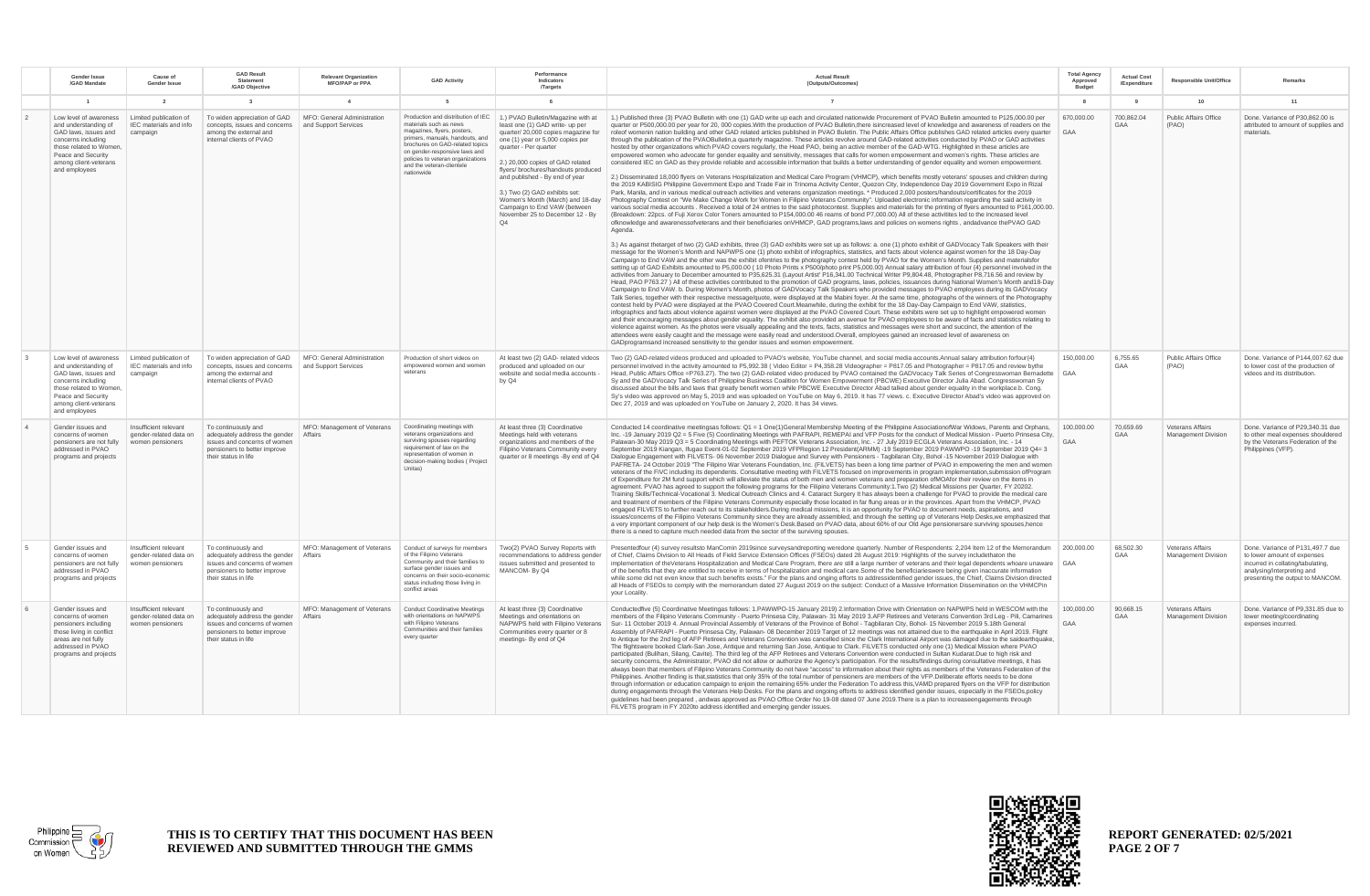|    | <b>Gender Issue</b><br><b>GAD Mandate</b>                                                                                                                                                             | Cause of<br><b>Gender Issue</b>                                                               | <b>GAD Result</b><br>/GAD Objective                                                                                                                                                                       | <b>Relevant Organization</b><br><b>MFO/PAP or PPA</b>                                                                         | <b>GAD Activity</b>                                                                                                                                                                                                                    | Performance<br>Indicators<br>Targets                                                                                                                                                                                                                 | <b>Actual Result</b><br>(Outputs/Outcomes)                                                                                                                                                                                                                                                                                                                                                                                                                                                                                                                                                                                                                                                                                                                                                                                                                                                                                                                                                                                                                                                                                                                                                                                                                                                                                                                                                                                                                                                                                                                                                                                                                                                                                                                                                                                                                                                                                                                                                                                                                                                                                                                                                                                                                                                                                                                                                                                                                                                                                                                                                                                                                                                                                                                                                                                                                                                                                                                                                                                                                                                                                                                                                                                                                                                                                                                                                                                                                                                                                                                                                                                                                                                                                                                                                                                                                                                                                                      | <b>Total Agency</b><br>Approved<br><b>Budget</b>          | <b>Actual Cost</b><br>/Expenditure                  | <b>Responsible Unit/Office</b>               | Remarks                                                                                                                                                                                                                                                                                                                                                                                                                                                                                                                                                                                                                                                                                                                                                                                                                                                                                                                                                                      |
|----|-------------------------------------------------------------------------------------------------------------------------------------------------------------------------------------------------------|-----------------------------------------------------------------------------------------------|-----------------------------------------------------------------------------------------------------------------------------------------------------------------------------------------------------------|-------------------------------------------------------------------------------------------------------------------------------|----------------------------------------------------------------------------------------------------------------------------------------------------------------------------------------------------------------------------------------|------------------------------------------------------------------------------------------------------------------------------------------------------------------------------------------------------------------------------------------------------|-------------------------------------------------------------------------------------------------------------------------------------------------------------------------------------------------------------------------------------------------------------------------------------------------------------------------------------------------------------------------------------------------------------------------------------------------------------------------------------------------------------------------------------------------------------------------------------------------------------------------------------------------------------------------------------------------------------------------------------------------------------------------------------------------------------------------------------------------------------------------------------------------------------------------------------------------------------------------------------------------------------------------------------------------------------------------------------------------------------------------------------------------------------------------------------------------------------------------------------------------------------------------------------------------------------------------------------------------------------------------------------------------------------------------------------------------------------------------------------------------------------------------------------------------------------------------------------------------------------------------------------------------------------------------------------------------------------------------------------------------------------------------------------------------------------------------------------------------------------------------------------------------------------------------------------------------------------------------------------------------------------------------------------------------------------------------------------------------------------------------------------------------------------------------------------------------------------------------------------------------------------------------------------------------------------------------------------------------------------------------------------------------------------------------------------------------------------------------------------------------------------------------------------------------------------------------------------------------------------------------------------------------------------------------------------------------------------------------------------------------------------------------------------------------------------------------------------------------------------------------------------------------------------------------------------------------------------------------------------------------------------------------------------------------------------------------------------------------------------------------------------------------------------------------------------------------------------------------------------------------------------------------------------------------------------------------------------------------------------------------------------------------------------------------------------------------------------------------------------------------------------------------------------------------------------------------------------------------------------------------------------------------------------------------------------------------------------------------------------------------------------------------------------------------------------------------------------------------------------------------------------------------------------------------------------------------|-----------------------------------------------------------|-----------------------------------------------------|----------------------------------------------|------------------------------------------------------------------------------------------------------------------------------------------------------------------------------------------------------------------------------------------------------------------------------------------------------------------------------------------------------------------------------------------------------------------------------------------------------------------------------------------------------------------------------------------------------------------------------------------------------------------------------------------------------------------------------------------------------------------------------------------------------------------------------------------------------------------------------------------------------------------------------------------------------------------------------------------------------------------------------|
|    | $\overline{1}$                                                                                                                                                                                        | $\overline{2}$                                                                                | $\overline{3}$                                                                                                                                                                                            | $\overline{a}$                                                                                                                | $\overline{5}$                                                                                                                                                                                                                         | 6                                                                                                                                                                                                                                                    | $\overline{7}$                                                                                                                                                                                                                                                                                                                                                                                                                                                                                                                                                                                                                                                                                                                                                                                                                                                                                                                                                                                                                                                                                                                                                                                                                                                                                                                                                                                                                                                                                                                                                                                                                                                                                                                                                                                                                                                                                                                                                                                                                                                                                                                                                                                                                                                                                                                                                                                                                                                                                                                                                                                                                                                                                                                                                                                                                                                                                                                                                                                                                                                                                                                                                                                                                                                                                                                                                                                                                                                                                                                                                                                                                                                                                                                                                                                                                                                                                                                                  | $\mathbf{R}$                                              | 9                                                   | 10                                           | 11                                                                                                                                                                                                                                                                                                                                                                                                                                                                                                                                                                                                                                                                                                                                                                                                                                                                                                                                                                           |
|    | Filipino Women Heroes,<br>both living and<br>deceased, lack public<br>recognition and<br>appreciation                                                                                                 | Limited information on<br>the heroic deeds of<br>living and deceased<br>Filipino women heroes | To provide information on and<br>recognize the role of women in<br>the war history of our nation                                                                                                          | MFO: Preservation and<br>Development Services for<br>Military Shrine<br>ĂfÂfÁ,¢ĂfÂ,Ă,€ĂfÂ,Ă,Â"<br>Propagation of heroic deeds | Presentations and features on<br>women heroes of the Liberation<br>Movement or partners of<br>distinguished heroes/ AFP<br>leaders during commemorative<br>events                                                                      | Twenty (20) Women Veterans<br>Recognized by PVAO - By Q4<br>1 Active FB Fan Page featuring<br>Filipina Heroes (with at least 1,000<br>likes)<br>Posting of Stories of Filipina Heroes<br>on every GAD Corner of each<br>Division and on PVAO website | Recognizedtwenty three (23) women veteransas follows: Q1 = Recognized five (5) women veterans,two(2) of whom are recipients of US Congressional Gold<br>Medal during the awarding ceremonies in Fernando Air Base, Lipa, Batangas last 27 February 2019 and Jaro, Iloilo last 18 March 2019 (Total expenses<br>includes travel expenses, materials and salary attribution of attendees : P458,159.80) Q2 =Recognizedfive (5) women veterans. Four (4)women veterans were<br>recognized during theANK-PVW activities held in different areas, while one (1) was a recipient of the US Congressional Gold Medal during the special awarding<br>ceremonyin Balanga, Bataan last 08 April 2019(Total expenses include travel expenses, materials and salary attribution of attendees : P1,148,518.02) Q3 =<br>Recognized eight (8) women veterans. Six (6)were recipients of the US Congressional Gold Medal during the awarding ceremonies in Camp Aguinaldo, Quezon<br>City last 23 July 2019 and two (2) women veterans were awarded last 29 August 2019 in Taguig City. (Total expenses include travel expenses, materials and<br>salary attribution of attendees : P82,234.11) Q4 =Recognizedfive (5) women veterans .Two (2) were recipients of the US Congressional Gold Medal during the<br>awarding ceremonies in Davao City on 25 October, 2019 one (1)was awarded last 20 October 2019 at the Ricarte Shrine, Ilocos Norte and one (1) during the<br>Leyte Gulf Landings Anniversary last 20 October2019.(Total expenses include travel expenses, materials and salary attribution of attendees : P192,752.35)<br>These activities increasedthe level of awareness ofFilipino people on the role of veterans during WWII andmemorializedtheir heroic deeds. Detailsonthese<br>recognition activitiesas well as recipientsare hereto attached.<br>*1 Active FB Fan Page featured Filipina Heroeswith at least 1.000 likes Total expenses for each quarter includes materials and salary attribution: Q1 =<br>P53,090.90 Q2 = P50,000.00 Q3 = P53,090.90 Q4 = P57,090.90 Inthe past, we have often attributed the attainment of our independence as the handwork of<br>men like Jose Rizal, Andres Bonifacio, Emilio Aguinaldo, and other great heroes. Lest we forget, these men would not be successful in their aspirations without<br>the support of their wives and family members. History does not give justice to the women who dedicated their lives to our country as we are more focused on<br>exalting male heroes. The Amazing Filipino Women Heroes FB Page tries to address this prejudice and inequity by featuringtwenty (20) Filipino women ,please<br>see attached.,who played an important role in fighting for our freedom, building our nation, and nurturing the next generation. The page also pays tribute to the<br>heroism, works and life in general of these gallant women who gifted the Philippines and the world with remarkable contributions and continue to serve as an<br>inspiration to the Filipinos of this generation, to love and serve the country and to fight for peace and freedom at all cost. (Please see attached sample research).<br>"Postedstories of Filipina Heroes on every GAD Corner of each Division andat thePVAO websiteTotal expenses for each quarter includes materials and salary<br>attribution as follows: Q1 = P3,000.14 Q2 = P2,000.38 Q3 = P3,000.14 Q4 = P3,000.14 To provide additional knowledge and awareness to PVAO employees<br>and clients aboutgallant Filipino women, we posted stories of women beroes on every GAD Corner of each Division and at the PVAO website. This was done<br>every month. Theamount of timedevoted to each post will depend on theavailability and complexityofdata available on both online and hard references but a<br>minimum of two(2) hoursperFilipina Hero.(Please see attached list of women heroes and sample stories). " | 400,000.00<br>250,000,00<br>6,000.00<br>GAA<br>GAA<br>GAA | 11.000.80<br>GAA<br>GAA<br>GAA                      | Veterans Memorial and<br>Historical Division | Done. 1. Variance of P1,481,664.28<br>is due to higher cost of<br>supplies/materials since for the U.S.<br>Congressional Gold Medal<br>awarding ceremonies alone, each<br>medal already costs Php2,550.00.<br>Also, most of these women<br>veterans were awarded in different<br>venues outside Metro Manila. Only<br>two of these events were held in<br>NCR (Quezon City and Taguig.) For<br>these commemorations, airfare, bus<br>rental, car rental, hotel<br>accommodation, food, materials<br>and equipment, have been provided<br>Salary attribution of PVAO officials<br>and personnel who<br>participated/assisted in these<br>events also formed part of the<br>actual budget expense. PVAO also<br>recognized 23 women veterans in<br>2019 while the target is only twenty<br>(20) 2. Variance of P36,727.3<br>attributed to lower cost of supplies<br>and materials. 3. Variance of<br>P5.000.00 attributed to salary of<br>personnel involved in this activity. |
|    | Proclamation No. 227<br>"Providing for the<br>observance of the<br>month of March as<br>Women's Role in<br>History Month" signed<br>by President Corazon C.<br>Aquino on March 17,<br>1980            | Limited knowledge on<br>women's role in national<br>development                               | To increase the knowledge of MFO: General Administration<br>PVAO officials and employees<br>on laws, policies and other<br>related issues and concerns on<br>gender and development                       | and Support Services                                                                                                          | 1) Conduct/participation in<br>Women's Month Celebration.2)<br>Setting up of GAD exhibits and<br>others during the Women's Month<br>Celebration.                                                                                       | No. of activities conducted<br>/participatedNo. of officials and<br>employees who attended various<br>activities during Women's Month<br>GAD advocacies Learning and<br>insights from participants.- 4<br>activities by Q4.                          | Conducted 11 activities in connection with the 2019 Women's Month Celebration as follows: 1. First Friday Mass for the Women's Month Celebration with the<br>GAD-TWG as the OPR - 01 March 2019 2. Launchingofthe 2019 Women's MonthCelebrationlast 04 March 2019. Surveysand document reviews were<br>conducted for thefollowing PVAO GADtimpla Awards: Most Commended in Frontline Servicing(2 Awardees) Most GAD Compliant Office Most ActiveFemale<br>Employee in Zumba Most ImprovedFemale Employeein Zumba and Most Gender Sensitive and Gender-Fair employee or thePVAO Sunshine Award Expenses:<br>P19,000.00 (Tarpaulins: P4,000.00 Materials-P3,000.00 Prize for Awardeesat P2,000/categoryor P12,000.00) Salary attribution re surveys, document review<br>and attendance to thelaunching activity = 43,367.90 3. Radio guesting at the DWDD to promote Women's Month Celebration - 2 pax (05 March 2019) Salary<br>attribution: P713.71 4. Film Showingof the Gender-Sensitive Film "Suffragette" 07 March - AM screening 70pax: 50 employees and 20 clients Expenses:<br>10,500.00 for meals @150 x 70 pax Salary attribution: P471.68 x 50 = P23,584.00 5. Film Showing ofthe Gender-Sensitive Film "Big Eyes" 07 March - PM<br>screening 95 pax: 50 employees s and 45 clients Expenses: 14.250.00 for meals @150 x 95 pax Salary attribution:P23.584.00 6. Livelihood Seminar on Poultry<br>Production and Processing - 13 pax(08 March) Expenses :1,350 for meals Salary attribution: P18,041.41 7. Livelihood Seminar on Basic Hair Cutting and<br>Coloring (In-House) 31 pax(12 March 2019) Expenses: P13,500(meals) P35,000 (seminar fee) Salary attribution: P29,244.16 8.Livelihood Seminar on Product<br>Packaging and Labeling 10 pax(22March 2019) Expenses: 1,349.00 Salary attribution:P13,877.70 9. 2019 Women's Month Photography Contest with the<br>theme "We Make Change Work for Women in the Filipino Veterans Community" - 20 March 2019 24 entries received by the GAD-TWG Expenses: 23,200<br>(Prizes for Winning Entries - P15,000,00 Tokens for Judges - P2,500,00 Snacks for 38 attendees - P3,700,00 Materials - P2,000,00) Salary<br>attribution:P9,403.04 10.Attended the NDCP Talks on Womenlast 29March 2019=11 pax Salary attribution: P3,816.34 11.Putting up ofPVAO Women's Month<br>and NAPWPS Photo Exhibit at the Mabini Foyer - 04-31 March (Expenses and salary attribution already reflected under Item 2 of the Public Affairs Office on<br>page 2 . This is justto reflect that GAD exhibit has been set during Women's Month ) NOTE: Conduct of four (4) technical trainings duringWomen's Month 2019<br>was reflected under organization focused activitiesto avoid duplication of entries and utilization .Abovementioned activitiesincreased the awareness of<br>employees and clients with regard to gender issues and concerns, livelihoodopportunities for womens, andwomen's rights.                                                                                                                                                                                                                                                                                                                                                                                                                                                                                                                                                                                                                                                                                                                                                                                                                                                                                                                                                                                            | 250.000.00<br>GAA                                         | 283,781.26<br>GAA                                   | Human Resource and<br>Devt Division, GFPS    | Done. Variance of P33,781.26 is<br>due to salary attribution of<br>personnel involved in 11 various<br>activities versus the target of only 4<br>activities. The increase in the<br>number of activities resulted to a<br>parallel increase in supplies.<br>materials, prizes of awardees, and<br>salary attribution, among others.                                                                                                                                                                                                                                                                                                                                                                                                                                                                                                                                                                                                                                          |
| 9  | Action Point 10, Pillar 2, Gender issues and<br>NAPWPS 2017 - 2022:<br>Preventive mechanisms<br>and early wanting<br>systems in place for<br>women and girls to<br>avert conflict-related<br>violence | concerns of women<br>pensioners are not fully<br>addressed in PVAO<br>programs and projects   | To usher initiatives on gender,<br>peace, security and human<br>rightstowardsbuilding an<br>enabling environment for peace<br>through formal, non-formal,<br>indigenous/cultural education<br>support     | MFO: Administration of Veterans<br>Pensions and Other Benefits                                                                | Issuance of policies providing<br>assistance to the surviving<br>spouses and minor children in<br>support of the state's program on<br>poverty alleviation                                                                             | No. of policies providing fast track<br>lanes for the provision of benefits of<br>surviving spouses and minor<br>children approved and implemented                                                                                                   | Issued one(1) policy on the 100% reimbursement of hospitalization expenses and medical expenses for authorized dependents of AFP personnel who were<br>Killed in Action (Expenses for materials and meetings - P5,000.00 and salary attribution offour (4) personnel @ P45,000.00.Four(4)meetings wereparticipated<br>bythe Head, Technical Assistance and Reportorial Team of GAD, GAD Coordinator , VMMC representative andVeterans Organization representativewhereinthe<br>salientpoints for the formulationof the said policy as discussed. This policy resulted toincreased awareness/ knowledge of clients which further resulted<br>toincrease in the number of applications and availments of the hospitalization benefitsof authorized dependents.                                                                                                                                                                                                                                                                                                                                                                                                                                                                                                                                                                                                                                                                                                                                                                                                                                                                                                                                                                                                                                                                                                                                                                                                                                                                                                                                                                                                                                                                                                                                                                                                                                                                                                                                                                                                                                                                                                                                                                                                                                                                                                                                                                                                                                                                                                                                                                                                                                                                                                                                                                                                                                                                                                                                                                                                                                                                                                                                                                                                                                                                                                                                                                                    | 50,000.00<br>GAA                                          | 50,000.00<br>GAA                                    | <b>Claims Division</b>                       | Done. PS attribution of salary of<br>Four (4) personnel who are involved<br>in various activities, materials, and<br>meals.                                                                                                                                                                                                                                                                                                                                                                                                                                                                                                                                                                                                                                                                                                                                                                                                                                                  |
| 10 | Action Point 10, Pillar 2, Gender issues and<br>NAPWPS 2017 - 2022:<br>Preventive mechanisms<br>and early wanting<br>systems in place for<br>women and girls to<br>avert conflict-related<br>violence | concerns of women<br>pensioners are not fully<br>addressed in PVAO<br>programs and projects   | To usher initiatives on gender,<br>peace, security and human<br>rights aimed at building an<br>enabling environment for peace<br>through formal, non-formal,<br>indigenous/cultural education<br>support. | MFO: Administration of Veterans<br>Pensions and Other Benefits                                                                | Payments of Total Administrative<br>Disability benefits to veterans and<br>qualified dependents living in<br>conflict areas                                                                                                            | No. of Total Administrative Disability<br>payments to veteran-clientele<br>residing in conflict areas                                                                                                                                                | Paidthe following TADbenefitsto veteran clienteleresiding in conflict areas: Q1- P21,305,414.05for 164pensioners salary attribution @ P29,954.88 Q2- P<br>3,591,200.00for30pensioners salary attribution @ P29,954.88 Q3- P13,153,704. 00for29pensioners salary attribution @ P29,954.88 Q4 -No utilization This is a<br>direct GAD activity becausethe provision of TAD benefits directlyaddresses the psychosocial and economicneedsof veterans and their qualified dependentswho<br>live in conflict areas. This activity promotesconfidencethatgovernmenttakescare of its veterans as theyface risksof conflict related violence.                                                                                                                                                                                                                                                                                                                                                                                                                                                                                                                                                                                                                                                                                                                                                                                                                                                                                                                                                                                                                                                                                                                                                                                                                                                                                                                                                                                                                                                                                                                                                                                                                                                                                                                                                                                                                                                                                                                                                                                                                                                                                                                                                                                                                                                                                                                                                                                                                                                                                                                                                                                                                                                                                                                                                                                                                                                                                                                                                                                                                                                                                                                                                                                                                                                                                                           | GAA                                                       | 10,000,000.00 38,140,182.69 Finance Division<br>GAA |                                              | Done. Variance of P28,140,182.69<br>is due to actual disbursements to<br>223 pensioners who received TAD<br>benefits. From the estimated<br>expense of 10M, clients who<br>recently completed requirements<br>were added as recipients of the said<br>benefit                                                                                                                                                                                                                                                                                                                                                                                                                                                                                                                                                                                                                                                                                                                |
| 11 | Action Point 10, Pillar 2, Gender issues and<br>NAPWPS 2017 - 2022:<br>Preventive mechanisms<br>and early wanting<br>systems in place for<br>women and girls to<br>avert conflict-related<br>violence | concerns of women<br>pensioners are not fully<br>addressed in PVAO<br>programs and projects   | To usher initiatives on gender,<br>peace, security and human<br>rights aimed at building an<br>enabling environment for peace<br>through formal, non-formal,<br>indigenous/cultural education<br>support. | MFO: Administration of Veterans<br>Pensions and Other Benefits                                                                | Immediate nayment of Death<br>benefits to the surviving spouses,<br>minor children and parents of<br>military personnel / veterans killed<br>in action or died secondary to a<br>service-connected illness living in<br>conflict areas | No. of Death benefits paid to the<br>qualified dependents of veterans /<br>military personnel killed in action or<br>died secondary to a<br>service-connected illness living in<br>conflict areas                                                    | Paid the following death benefits to qualified dependents of veterans / military personnel killed in action or died secondary to a service-connected illness living in 41,000,000.00<br>conflict areas Q1- P52,670,000.01 for 47,625 pensioners salary attribution @ P29,954.88 Q2- P52,544,000.00 for 47,630pensioners salary attribution @<br>P29,954.88 Q3- P37,441,333.00 for32,843 pensioners salary attribution @ P29,954.88 Q4- P51,470,000. 00for46, 871 pensioners salary attribution @<br>P29,954.88<br>ORGANIZATION-FOCUSED ACTIVITIES                                                                                                                                                                                                                                                                                                                                                                                                                                                                                                                                                                                                                                                                                                                                                                                                                                                                                                                                                                                                                                                                                                                                                                                                                                                                                                                                                                                                                                                                                                                                                                                                                                                                                                                                                                                                                                                                                                                                                                                                                                                                                                                                                                                                                                                                                                                                                                                                                                                                                                                                                                                                                                                                                                                                                                                                                                                                                                                                                                                                                                                                                                                                                                                                                                                                                                                                                                                               | GAA                                                       | GAA                                                 | 194,245,152.52 Finance Division              | Done, Variance of P153,245,152,52<br>is due to increased number of<br>qualified dependents of<br>veterans/military personnel who<br>received death benefits. Another<br>reason for the marked increase in<br>utilization is due to the payment of<br>back pay and arrears for recipients<br>who were remissed in the timely<br>submission of required documents<br>in the previous years.                                                                                                                                                                                                                                                                                                                                                                                                                                                                                                                                                                                    |





**REPORT GENERATED: 02/5/2021 PAGE 3 OF 7**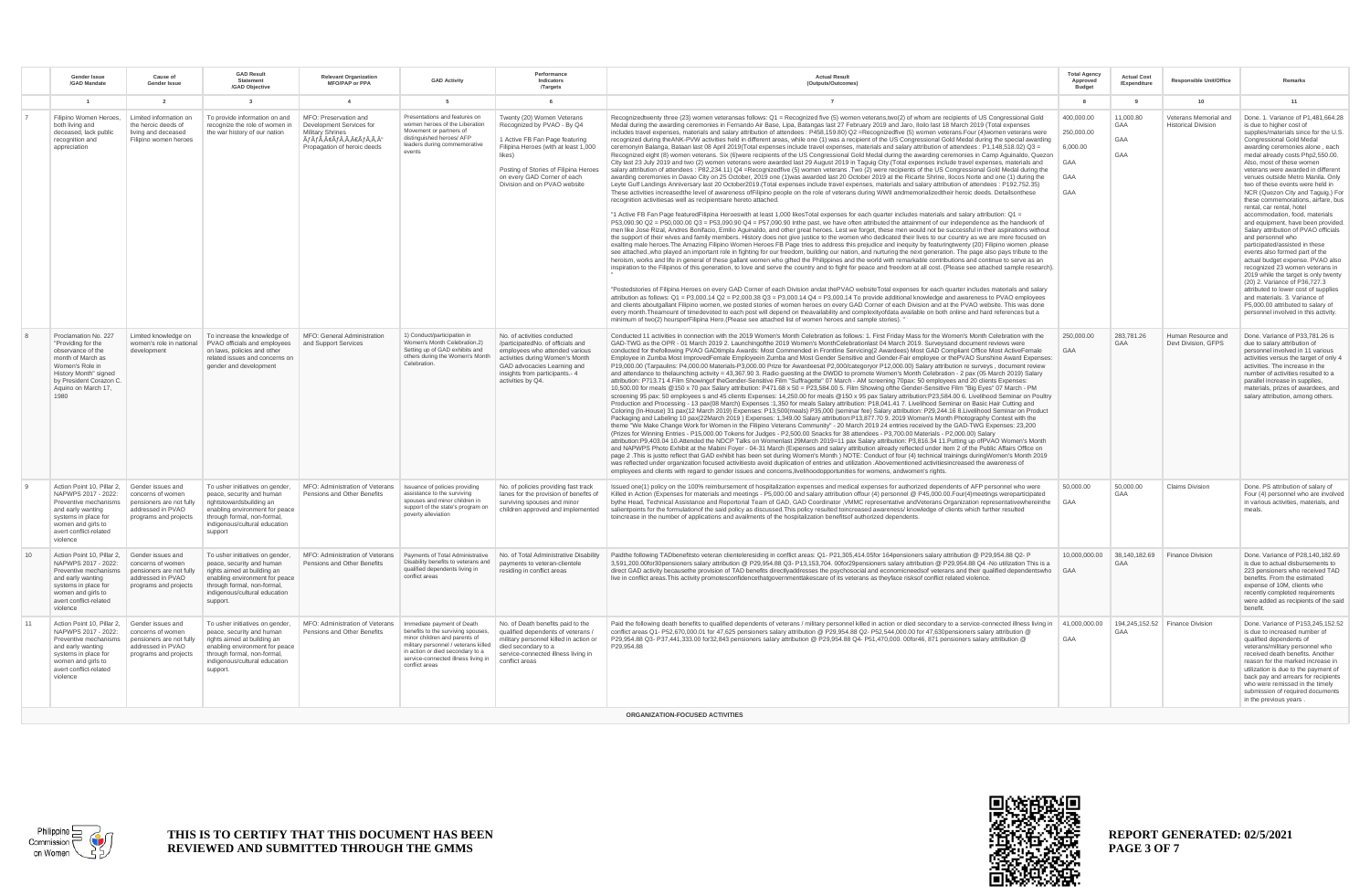|    | <b>Gender Issue</b><br>/GAD Mandate                                                                                  | Cause of<br>Gender Issue                                                      | <b>GAD Result</b><br>Statement<br>/GAD Objective                                                                                                                                                                                                                                                    | <b>Relevant Organization</b><br><b>MFO/PAP</b> or PPA | <b>GAD Activity</b>                                                                                                                                                                                                                                                                                           | Performanc<br>Indicators<br><b>Targets</b>                                                                                                                                                                                                                                                     | <b>Actual Result</b><br>(Outputs/Outcomes)                                                                                                                                                                                                                                                                                                                                                                                                                                                                                                                                                                                                                                                                                                                                                                                                                                                                                                                                                                                                                                                                                                                                                                                                                                                                                                                                                                                                                                                                                                                                                                                                                                                                                                                                                                                                                                                           | <b>Total Agency</b><br>Approved<br><b>Budget</b> | <b>Actual Cost</b><br>/Expenditure | Responsible Unit/Office                                 | Remarks                                                                                                                                                                                                                                                                                                                                                                                                                                                     |
|----|----------------------------------------------------------------------------------------------------------------------|-------------------------------------------------------------------------------|-----------------------------------------------------------------------------------------------------------------------------------------------------------------------------------------------------------------------------------------------------------------------------------------------------|-------------------------------------------------------|---------------------------------------------------------------------------------------------------------------------------------------------------------------------------------------------------------------------------------------------------------------------------------------------------------------|------------------------------------------------------------------------------------------------------------------------------------------------------------------------------------------------------------------------------------------------------------------------------------------------|------------------------------------------------------------------------------------------------------------------------------------------------------------------------------------------------------------------------------------------------------------------------------------------------------------------------------------------------------------------------------------------------------------------------------------------------------------------------------------------------------------------------------------------------------------------------------------------------------------------------------------------------------------------------------------------------------------------------------------------------------------------------------------------------------------------------------------------------------------------------------------------------------------------------------------------------------------------------------------------------------------------------------------------------------------------------------------------------------------------------------------------------------------------------------------------------------------------------------------------------------------------------------------------------------------------------------------------------------------------------------------------------------------------------------------------------------------------------------------------------------------------------------------------------------------------------------------------------------------------------------------------------------------------------------------------------------------------------------------------------------------------------------------------------------------------------------------------------------------------------------------------------------|--------------------------------------------------|------------------------------------|---------------------------------------------------------|-------------------------------------------------------------------------------------------------------------------------------------------------------------------------------------------------------------------------------------------------------------------------------------------------------------------------------------------------------------------------------------------------------------------------------------------------------------|
|    | $\overline{1}$                                                                                                       | $\overline{2}$                                                                | $\overline{\mathbf{3}}$                                                                                                                                                                                                                                                                             | $\overline{4}$                                        | 5                                                                                                                                                                                                                                                                                                             | 6                                                                                                                                                                                                                                                                                              | $\overline{7}$                                                                                                                                                                                                                                                                                                                                                                                                                                                                                                                                                                                                                                                                                                                                                                                                                                                                                                                                                                                                                                                                                                                                                                                                                                                                                                                                                                                                                                                                                                                                                                                                                                                                                                                                                                                                                                                                                       | 8                                                | $_{9}$                             | 10                                                      | 11                                                                                                                                                                                                                                                                                                                                                                                                                                                          |
| 12 | Female and male<br>personnel of PVAO lack<br>comprehensive<br>information and<br>education on<br>reproductive health | Lack of Training on<br>Reproductive Health                                    | To ensure that PVAO<br>employees are adequately<br>informed of GAD-related health<br>issues and of their reproductive<br>rights                                                                                                                                                                     | MFO: General Administration<br>and Support Services   | Conduct of lay fora on GAD<br>health-related topics such as<br>reproductive health, maternal and<br>child care effective family<br>planning, prevention of<br>reproductive tract infections and<br>cancers, sexually-transmitted<br>diseases, care of the elderly<br>women and management of<br>mental health | One (1) Seminar / Lay fora<br>conducted. Changes in knowledge,<br>attitude and skills on GAD-related<br>health issues and reproductive rights<br>By Q4                                                                                                                                         | 1. Lecture on Women's Health Awareness - March 13, 2019 - 51 pax(Honoraria and meals @ P12,000.00 : salary attribution @ P17,047.26) 2. Seminar on<br>Acupressure for Health - March 26, 2019 -31 pax(Honorarium @ P30,000.00, meals and materials @ P14,000.00, salaryattribution @ P13,816.08) 3. "Longevity<br>and Youngevity" March 29, 2019 - 37 pax (Honorarium @ P3,000.00, meals and materials @ P2,695.00) 4. Health and Wellness lecturettes during Town<br>HallMeetings and Fellowship - - Aprill 30, 2019 - 28 pax May 31, 2019 - 25pax June 28, 2019 - 25 pax July 26, 2019 - 32 pax August 28, 2019 - 25pax and<br>September 24, 2019 -20 pax Meals @ P20,000.00 and salaryattribution @ P35,557.06 5. Attendance to the Consultation-Workshop of the United Nations<br>Open-Ended Working Group for the Protection ofHuman Rights of Older Persons - October 24, 2019 - 2 pax Salary attribution @ P3,855.68 Activities 2-4 are<br>considered asdirectGAD activitiesbecauseattendance to thesaid activities directlyaddresswomen'shealth concerns.After-activity consultations on health issues<br>are also being undertakenand interactionswith fellowparticipants widenone's understanding onhealth topics related toGAD. With health promotion, healthy minds<br>and healthybodyenablesone to contributemore toorganizational and even national development.                                                                                                                                                                                                                                                                                                                                                                                                                                                                                                                       | 60,000.00<br>GAA                                 | 151,971.08<br>GAA                  | Human Resource<br>Development Division<br><b>GFPS</b>   | Done. Variance of P91,971.08 L33<br>is due to purchase of materials.<br>meals, honoraria, salary attribution<br>of employees involved in various<br>activites conducted. Please note<br>that the target is to conduct only<br>one (1) seminar / lay fora on GAD<br>Health related topics but PVAO was<br>able to conduct/ participate in four<br>(4) activities within the year and not<br>only during Q4 due to the<br>availability of training providers. |
| 13 | Lack of active<br>involvement of men in<br>GAD                                                                       | Men have inadequate<br>knowledge and<br>understanding of their<br>role in GAD | Greater involvement of men in MFO: General Administration<br>gender and development                                                                                                                                                                                                                 | and Support Services                                  | Conduct/support of MOVE<br>activities                                                                                                                                                                                                                                                                         | Two (2) MOVE activities<br>conducted/supported with at least 15<br>male employees attendees - By Q4                                                                                                                                                                                            | "Conducted / supported six (6) MOVE activities fifty five (55) male employees in attendance: 1. Conducted I MOVE Orientation / Meeting on 04 July (5 male pax) 50,000.00<br>and 25 July (5 male pax) - salary attribution @ P3,035.16 2. Attended the 3-day offsite DND-WIDE MOVE Orientation -on 28-29 August (3 male pax) - salary<br>attribution @ P8,801.10 NOTE:PVAO employee elected as the DND-Wide MOVE President 3. Conducted Cascading Session of the MOVE Orientation on 12<br>Sept. for 24 pax, 15 male pax in attendance (salary attribution @ P11,082.72) 4.Conducted MOVE lecturettes during Town Hall Meetings and Fellowship on 28<br>October and 22 November for a total of 21 male employees(Salary attribution P13,113.58) 5. Put up the MOVE exhibit on basicgadgets to protect women and<br>girls during the Kick Off activity of the 18 Day Campaign to End VAW last 25 November 2019. Two hundred twenty (220) whistles were distributed to those who<br>visited the exhibit area (Cost of whistles - P4,320.00 salary attribution P2,622.44) 6. Participated in the MOVE Solidarity Fun walk activity entitled "Kilos, Lakad,<br>Wakasan ang Karahasan sa Kababaihan** on December 12, 2019 with 20 participants of which six (6) are male employees (Meals - P4,000.00, salary<br>attribution 4,456.60) During and after the conduct of meetings/orientations, more male employeesbecome aware of the roles that they need to playto protect<br>women from all forms of violence. They were also participative and shared ideas ontasks which can be undertakenbyMOVE to make ita fully<br>functioningcommittee.                                                                                                                                                                                                                                                           | GAA                                              | 51,431.50<br>GAA                   | Human Resource<br>Development Division<br><b>GFPS</b>   | Done. The minimal variance of<br>P1,431.5 is due to meals and salary<br>attribution of employees involved in<br>6 MOVE activities as compared to<br>the targeted implementation of only<br>2 activities.                                                                                                                                                                                                                                                    |
| 14 | GFPS and staff of<br>PVAO lack the<br>capability to address or<br>respond to gender<br>issues of clients.            | Lack of GAD related<br>trainings                                              | To sustain the organizational<br>capability to mainstream<br>gender among PVAO officials<br>and employees and their PAPs.<br>To enhance the capability of<br>the GFPS and staff in<br>mainstreaming gender in the<br>organization and in addressing<br>gender issues among clients<br>and personnel | MFO: General Administration<br>and Support Services   | Conduct of Gender Analysis<br>Training for GFPS and staff of<br>PVAO <sup>1</sup>                                                                                                                                                                                                                             | No. of officials and employees who<br>attended the seminar/workshop.<br>Enhanced competencies of the<br>members of the GFPS/TWG.<br>Secretariat in identifying issues<br>relevant to the agency mandate.-<br>One (1) seminar/workshop by Q4<br>with 80 participants - Male (40)<br>Female (40) | "ConductedGender Analysis Seminar on 02-03 December 2019 with30 GADFPSand GAD TWG members asparticipants - in-house(Honorarium @ P33,000,00<br>meals @ P28,000.00 and salary attribution @ P83,266.50) . This seminar increased the level of knowledge andawarenessofGFPS and TWG members on the<br>concept and applicationofGAD tools on gender audit. The gender analysisseminar alsotaught participants, the importance of skills andtools to surface gender<br>concerns so thatthey can be addressed.MOVson Sex -disaggregated dataare hereto attached as scanned file ""Summary of Sex Disaggregated Data of<br>Participants CY 2019" .The MOVs for topics dicsussed during gender analysis are likewise attachedas2019 GENDER ANALYSIS training design-PVAO" HAND<br>OUTS gender analysis models, HAND OUTSrevised intro to gender analysis. The target of 80 participants was not achieved due to typhoon which led to the<br>cancellation of thesecond batch.                                                                                                                                                                                                                                                                                                                                                                                                                                                                                                                                                                                                                                                                                                                                                                                                                                                                                                                                | 200,000.00<br>GAA                                | 144.266.50<br>GAA                  | Human Resource<br>Development Division /<br><b>GFPS</b> | Done, Variance of P55, 733.5<br>attributed to lower cost of seminar<br>expenses.                                                                                                                                                                                                                                                                                                                                                                            |
| 15 | GFPS and staff of<br>PVAO lack the<br>capability to address or<br>respond to gender<br>issues of clients.            | Lack of GAD related<br>trainings                                              | To sustain the organizational<br>capability to mainstream<br>gender among PVAO officials<br>and employees and their PAPs.<br>To enhance the capability of<br>the GFPS and staff in<br>mainstreaming gender in the<br>organization and in addressing<br>gender issues among clients<br>and personnel | MFO: General Administration<br>and Support Services   | GFPS/TWG - Planning and<br>Budgetting Workshop/Session for<br>the PVAO GAD Plan and Budget<br>for 2020 and GAR AR for 2019.                                                                                                                                                                                   | No. of officials and employees who<br>attended the Workshop Enhance the<br>knowledge and skills of participants<br>in the preparation of the Agency's<br>GAD Plan and Budget.- - At least<br>one (1) seminar conducted by Q 4<br>with 40 participants - Male (20)<br>Female (20).              | Attended/ conducted six (6)seminarsrelevanttoGADPlanning and Budgetting . Total number of attendees =51 1.Conducted GAD Planning and Budget Workshop 200,000.00<br>May 28,201918 pax (Meals @ P8,050 salary attribution @ P25,309.97) 2.Attended Crafting of the DND GADAgenda FY 2020-2025 " September 3 to 5, 2019 2<br>pax (Salary attribution @ P18,507.27) 3.Attended the2019 National GAD Budget Forum September 6, 2019 2 pax (Salary attribution @ P4,816.19) 4.Conducted GAA<br>Cascading Session on the 2019 National GAD Budget Forum September 12, 2019 24 pax (meals @P2,400.00 and salary attribution @P11,082.72) 5. Attended<br>the GADPlanning, Budgeting and Auditing Seminar November 11-13, 20191 participant (Training fee @ P6,000.00 salary attribution @ P5,541.42) The<br>aboveactivities enhancedthe skill in crafting GPB ,preparation of GAD AR,analyzing gender policies, tools and concepts, and formulating and implementing GAD<br>programs and projects.PVAO is Level 4 in GMEF assessment. MOVs for Sex -disaggregated data - are hereto attached as scanned file "Summary of Sex<br>Disaggregated Data of Participants CY 2019                                                                                                                                                                                                                                                                                                                                                                                                                                                                                                                                                                                                                                                                                                                                    |                                                  | 81,707.57<br>GAA                   | GFPS / TWG                                              | Done. Variace of P118,292.43<br>attibuted to lower seminars<br>expenses due to 4 out of 6 activites<br>are free seminars.                                                                                                                                                                                                                                                                                                                                   |
| 16 | GFPS and staff of<br>PVAO lack the<br>capability to address or<br>respond to gender<br>issues of clients.            | Lack of GAD<br>relatedtrainings                                               | To sustain the organizational<br>capability to mainstream<br>gender among PVAO officials<br>and employees and their PAPs.<br>To enhance the capability of<br>the GFPS and staff in<br>mainstreaming gender in the<br>organization and in addressing<br>gender issues among clients<br>and personnel | MFO: General Administration<br>and Support Services   | GFPS/TWG Workshop on HGDG<br>for the 4 maior program of PVAO<br>(3 or 4 MFOs)                                                                                                                                                                                                                                 | Workshop on the use of HGDG Tool<br>conducted by Q4. No. of female and<br>male officials/GFPS and staff who<br>attended the seminar Enhanced<br>capability to use the HGDG tool on 4<br>programs assessed - - 40<br>participants - Male (20) Female (20)                                       | Conducted the Harmonized Gender and Development Guidelines (HGDG)Workshop for 20 members of GAD FPs and TWG on 21-22 March(Meals for 2 days<br>@ P17,500.00 SME Honorarium @ P38,500.00 and salary attribution of P58,286,34) Conducted validationactivities of Means of Verification (MOVs) through<br>HGDG toolonApril 15 & May 10, 2019-20 attendees to the HGDG Workshopconsolidated theirrespective MOVs. The session was conducted amongGAD FPS<br>and TWG members/division representatives only hence the target of40 partipants was not achieved. Salary attribution: April 15 - P14,027.83 P 800.00 - meals<br>May 10 - P12,195.65 P1300.00 meals The activity ncreased the knowledge and understanding of GFPS and TWG on the tools and conceps of HGDG which<br>capacitated them to attribute four (4)of its major programs : 1.PVAO Education andTraining Program, 2.Project UNITAS, 3. Veterans Welfare and Benefits<br>Administration - Adjudication of Pension Claim, and 4. Veterans Memorial and Historical Preservation . The netimpactis the higher projectedGADpercent<br>utilization as the big ticket programs havebeen attributedto GAD. For theMOVs for Sex -disaggregated data - refer to scanned file "Summary of Sex<br>Disaggregated Data of Participants CY 2019"                                                                                                                                                                                                                                                                                                                                                                                                                                                                                                                                                                                                       | 200,000.00<br>GAA                                | 142,609.82<br>GAA                  | GFPS / TWG                                              | Done. Variance of P57,390.18<br>attributed to lower cost of training<br>expenses.                                                                                                                                                                                                                                                                                                                                                                           |
| 17 | GFPS and staff of<br>PVAO lack the<br>capability to address or<br>respond to gender<br>issues of clients.            | Lack of knowledge and<br>understanding of<br>gender-related laws              | To understand and he able to<br>promote, protect and fulfill the<br>rights of women                                                                                                                                                                                                                 | MFO: General Administration<br>and Support Services   | Gadvocate talk on CEDAW,<br>Magna Carta of Women,<br>UNSCRs 1325 & 1820 and<br>national laws and policies related<br>to women, peace and security,<br>and others.                                                                                                                                             | Number of female and male<br>participants increased the level of<br>knowledge, attitude, skills on laws<br>and policies related to GAD - By Q4                                                                                                                                                 | 1. Facilitated thesuccesful conductofthree (3) GADvocacy Talks ofthe followingwomen leaders in PVAO : Rep. Bernadette Herrera-Dy (May 2019) Focus: Bills<br>and laws on women - antiCat Calling, Anti- Sexual Harassment, Expanded Maternity Leave Law DirectorNathalie Lourdes Verceles ofthe UP Institute on<br>Women and Gender Studies (June 2019) Focus:Women Empowerment, SOGIE Bill, Safe Spaces Act Executive Director Julia Andrea Abad of thePhil. Business<br>Coalition forWomenEmpowerment (Dec. 2019) Focus: Gender Diversity, Equality, Inclusivityand Women Empowerment as key concepts to avert all forms of<br>violenceagainstwomen NOTE:Minimum of250 employees per GADvocacy Talk activityor an estimated total of750 employees with increased knowledge onlaws,<br>policies and updates related to women, peace and security among others Salary attribution forthe3 GADvocacy Talks: 750 x P235.84 = P176,880.00 2.<br>Attended the National Conference on Women: Making Change Work for Women on 08 March - 1 pax (salary attribution @ P4.321.95 3.Forum on Human Rights<br>in Times of War 4.Attendedthe Anti-Vaw Expo 2019 on 27 November - 10 participants (meals @ P2,509.10 and salary attribution @ P4,130.52) 5. Attendedthe<br>11th Annual Conference: Understanding Intersections, Shaping Interventions-Gender, Sexuality and Student/Youth Well Being on 18-19 November- 2<br>participants (Seminar fee @ P7,000.00 and salary attribution @ P6.469.82) GADyocacy Talks areinspirationaltalks fromempowered women leaders. Each<br>activity did notonly increase the evel of knowledge and awareness ofPVAO employeesand clients on laws, policies, issuances and programs ongender equality<br>and empowermentbut alsoinspiredemployees andmanagementtoadopt the same advocaciesofinvited women leaders and give supportand cooperation to all<br>GAD activities. | 300,000,00<br>GAA                                | 294.636.39<br>GAA                  | GFPS /TWG                                               | Done. Variance of P5.363.61<br>attributed to meals and salaries of<br>employees who attended the<br>activities.                                                                                                                                                                                                                                                                                                                                             |
| 18 | GFPS and staff of<br>PVAO lack the<br>capability to address or<br>respond to gender<br>issues of clients.            | Lack of GAD related<br>trainings                                              | To sustain the organizational<br>capability to mainstream<br>gender among PVAO officials<br>and employees and their PAPs.<br>To enhance the capability of<br>the GFPS and staff in<br>mainstreaming gender in the<br>organization and in addressing<br>gender issues among clients<br>and personnel | MFO: General Administration<br>and Support Services   | Conduct of Gender<br>Mainstreaming Seminar                                                                                                                                                                                                                                                                    | No. of officials and employees who<br>attended the seminar/workshop<br>Enhance the competencies of the<br>members of the GFPS/TWG,<br>Secretariat in gender mainstreaming<br>-- One (1) seminar/workshop by Q4<br>with 80 participants - Male (40)<br>Female (40)                              | Attendance to the Gender Mainstreaming Summitfree of chargeon October 28 and 29, 2019- 3 participants (Salary attribution @ P16,034.76).Cascading<br>sessiontoten (10) membersof the GAD-TWG was conductedbringing the total of participants to 13. The GenderMainstreaming Seminar was not conducted<br>hencethe target of80 participants was not achieved but instead, a total of13 participants only. The three (3)majortopicsdiscussed by experts on theri respective<br>fields during the summitinclude1. Gender Based Violence and Economic Exclusion,2. Sexual andReproductiveHealth and3.Trafficking inPersons and Child<br>Labor.Demographics / statistical data on these areas were presented and through breakout sessions,groupssubmitted a report on how to mainstream efforts<br>towardsbetter policy development and best practices that can be adopted .The latterhad been shared to theGAD-TWG members.Asidefrom deeper<br>understandingofabovementioned topics, an awareness of statistics on various parts of our countryin relation togender concerns / challenges have been brought<br>to thefore. Thisawareness breaks personal judgmentandbiasesand leads to a clearerview on how totruly addressgender issues.                                                                                                                                                                                                                                                                                                                                                                                                                                                                                                                                                                                                                                                               | 200,000.00<br>GAA                                | 16,034.76<br>GAA                   | Human Resource<br>Development Division /<br>GFPS        | Done, Variance of P183,965,24 is<br>due to attendance to the offsite<br>Gender Mainstreaming Summit free<br>of charge and non conduct of<br>in-house seminar for lack of<br>material time.                                                                                                                                                                                                                                                                  |





**REPORT GENERATED: 02/5/2021 PAGE 4 OF 7**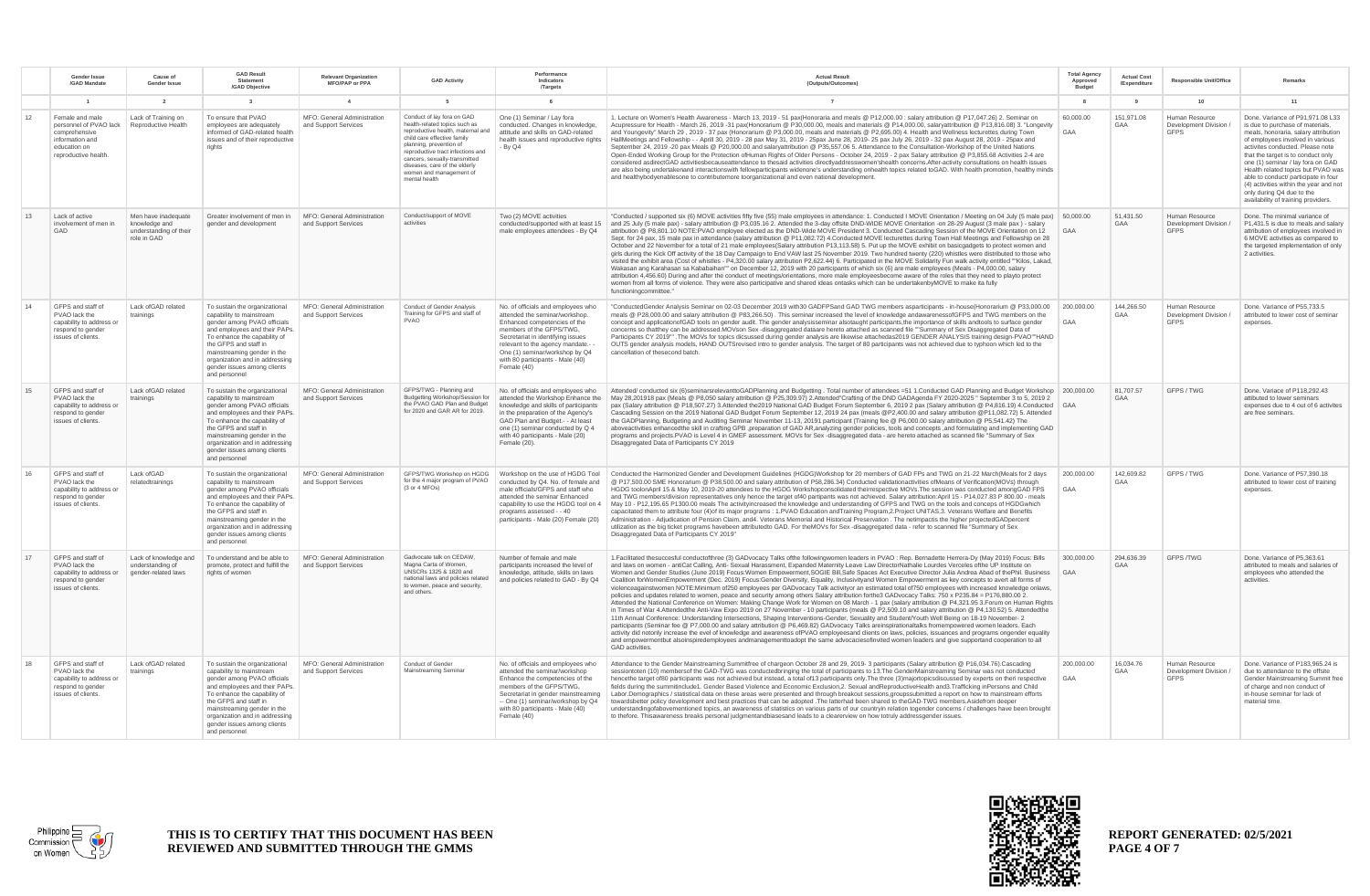|    | <b>Gender Issue</b><br>/GAD Mandate                                                                                                              | Cause of<br>Gender Issue                                                                                                                                                                           | <b>GAD Result</b><br>Statement<br>/GAD Objective                                                                                                                                                                                          | <b>Relevant Organization</b><br><b>MFO/PAP</b> or PPA          | <b>GAD Activity</b>                                                                                                                                                                                                              | Performance<br>Indicators<br><b>/Targets</b>                                                                                                                                                 | <b>Actual Result</b><br>(Outputs/Outcomes)                                                                                                                                                                                                                                                                                                                                                                                                                                                                                                                                                                                                                                                                                                                                                                                                                                                                                                                                                                                                                                                                                                                                                                                                                                                                                                                                                                                                                                                                                                                                                                                                                                                                                                                                                                                                                                                                                                                                                                                                                                                                                                                                                                                                                                                                                                                                                                                                                                                                                                                                                                                                                                                                                                                                                                                                                                                                                                                                                                                                                                                                                                                                                                                                                                                                                                                                                                                                                                                                                                                                                                                                                                                                                                                                                                                                                                                                                                                                                                                                                                                                                                                                                                                                                                                                                                                                                                                                                                                                                                                                                                                                                                                                                                                                                                                                                                                                                                                                                                                                                                                                                                                                                                                                                                                                                                                                                                                                                                                                                                                                                                                                                                                                                                                                                                                                                                                                                                                                                                                                                                                                                                                                                                                                                                                                                                                          | <b>Total Agency</b><br>Approved<br><b>Budget</b> | <b>Actual Cost</b><br>/Expenditure | Responsible Unit/Office                                                        | Remarks                                                                                                                                                                                                                                                                                                                         |
|----|--------------------------------------------------------------------------------------------------------------------------------------------------|----------------------------------------------------------------------------------------------------------------------------------------------------------------------------------------------------|-------------------------------------------------------------------------------------------------------------------------------------------------------------------------------------------------------------------------------------------|----------------------------------------------------------------|----------------------------------------------------------------------------------------------------------------------------------------------------------------------------------------------------------------------------------|----------------------------------------------------------------------------------------------------------------------------------------------------------------------------------------------|---------------------------------------------------------------------------------------------------------------------------------------------------------------------------------------------------------------------------------------------------------------------------------------------------------------------------------------------------------------------------------------------------------------------------------------------------------------------------------------------------------------------------------------------------------------------------------------------------------------------------------------------------------------------------------------------------------------------------------------------------------------------------------------------------------------------------------------------------------------------------------------------------------------------------------------------------------------------------------------------------------------------------------------------------------------------------------------------------------------------------------------------------------------------------------------------------------------------------------------------------------------------------------------------------------------------------------------------------------------------------------------------------------------------------------------------------------------------------------------------------------------------------------------------------------------------------------------------------------------------------------------------------------------------------------------------------------------------------------------------------------------------------------------------------------------------------------------------------------------------------------------------------------------------------------------------------------------------------------------------------------------------------------------------------------------------------------------------------------------------------------------------------------------------------------------------------------------------------------------------------------------------------------------------------------------------------------------------------------------------------------------------------------------------------------------------------------------------------------------------------------------------------------------------------------------------------------------------------------------------------------------------------------------------------------------------------------------------------------------------------------------------------------------------------------------------------------------------------------------------------------------------------------------------------------------------------------------------------------------------------------------------------------------------------------------------------------------------------------------------------------------------------------------------------------------------------------------------------------------------------------------------------------------------------------------------------------------------------------------------------------------------------------------------------------------------------------------------------------------------------------------------------------------------------------------------------------------------------------------------------------------------------------------------------------------------------------------------------------------------------------------------------------------------------------------------------------------------------------------------------------------------------------------------------------------------------------------------------------------------------------------------------------------------------------------------------------------------------------------------------------------------------------------------------------------------------------------------------------------------------------------------------------------------------------------------------------------------------------------------------------------------------------------------------------------------------------------------------------------------------------------------------------------------------------------------------------------------------------------------------------------------------------------------------------------------------------------------------------------------------------------------------------------------------------------------------------------------------------------------------------------------------------------------------------------------------------------------------------------------------------------------------------------------------------------------------------------------------------------------------------------------------------------------------------------------------------------------------------------------------------------------------------------------------------------------------------------------------------------------------------------------------------------------------------------------------------------------------------------------------------------------------------------------------------------------------------------------------------------------------------------------------------------------------------------------------------------------------------------------------------------------------------------------------------------------------------------------------------------------------------------------------------------------------------------------------------------------------------------------------------------------------------------------------------------------------------------------------------------------------------------------------------------------------------------------------------------------------------------------------------------------------------------------------------------------------------------------------------------------|--------------------------------------------------|------------------------------------|--------------------------------------------------------------------------------|---------------------------------------------------------------------------------------------------------------------------------------------------------------------------------------------------------------------------------------------------------------------------------------------------------------------------------|
|    | $\overline{1}$                                                                                                                                   | $\overline{2}$                                                                                                                                                                                     | $\overline{\mathbf{3}}$                                                                                                                                                                                                                   | $\overline{a}$                                                 | 5                                                                                                                                                                                                                                | 6                                                                                                                                                                                            | $\overline{7}$                                                                                                                                                                                                                                                                                                                                                                                                                                                                                                                                                                                                                                                                                                                                                                                                                                                                                                                                                                                                                                                                                                                                                                                                                                                                                                                                                                                                                                                                                                                                                                                                                                                                                                                                                                                                                                                                                                                                                                                                                                                                                                                                                                                                                                                                                                                                                                                                                                                                                                                                                                                                                                                                                                                                                                                                                                                                                                                                                                                                                                                                                                                                                                                                                                                                                                                                                                                                                                                                                                                                                                                                                                                                                                                                                                                                                                                                                                                                                                                                                                                                                                                                                                                                                                                                                                                                                                                                                                                                                                                                                                                                                                                                                                                                                                                                                                                                                                                                                                                                                                                                                                                                                                                                                                                                                                                                                                                                                                                                                                                                                                                                                                                                                                                                                                                                                                                                                                                                                                                                                                                                                                                                                                                                                                                                                                                                                      | $^{\circ}$                                       | $_{9}$                             | 10                                                                             | 11                                                                                                                                                                                                                                                                                                                              |
| 19 | Existing Database is not   Insufficient attention<br>fully compliant to GAD<br>requirements.                                                     | accorded database due<br>to the low level of<br>awareness on the<br>importance of<br>sex-disaggregated data<br>as one the of the key<br>factors in the<br>formulation of GAD<br>plans and programs | To establish a functional GAD<br>database in support of<br>gender-responsive plans and<br>programs in PVAO.                                                                                                                               | MFO: Administration of Veterans<br>Pensions and Other Benefits | Enhancement and maintenance<br>of sex-disaggregated databases<br>on: (1) PVAO employees (2)<br>Veteran-clientele and their<br>dependents (3) beneficiaries of<br>PVAO benefits and programs<br>including those in conflict areas | Enhanced sex-disaggregated<br>databases on PVAO employees.<br>veterans and their dependents and<br>beneficiaries of PVAO Benefits and<br>Programs including those in conflict<br>areas-By Q4 | Enhanced thesex disaggregated database of PVAO as follows: Q1 -2,347 records updated/encoded sex-disaggregated data prepared regarding veteran<br>clientele 352records of employees updated and encoded Q2-2,234 records Updated/recorded sex-disaggregated data prepared on veteran-clientele 341<br>records of emplovees updated and encoded Q3 - 2.761 records updated/encoded sex-disaggregated data prepared on veteran-clientele, including those in<br>conflict areas 337records of employees updated and encoded Q4-2,609 records updated/encoded sex-disaggregated data prepared on veteran-clientele,<br>including those in conflict areas 340records of employees updated and encoded Salary attribution: P36, 271.15 "The PVAO database was utilized to store<br>information regarding our veterans and their dependents and in processingapplications for pension and non-pension benefits. Itisalso utilized in preparing<br>payments and remittances toPVAO'sservicing banks and accredited financial institutions. The present databaseis being used togenerate reports for payment of<br>pension benefits.Almost allemployees includingtheGFPS and even personnel in the Field Service ExtensionOffices usethe database in viewing, updating and<br>generating various reports depending on their access rights.                                                                                                                                                                                                                                                                                                                                                                                                                                                                                                                                                                                                                                                                                                                                                                                                                                                                                                                                                                                                                                                                                                                                                                                                                                                                                                                                                                                                                                                                                                                                                                                                                                                                                                                                                                                                                                                                                                                                                                                                                                                                                                                                                                                                                                                                                                                                                                                                                                                                                                                                                                                                                                                                                                                                                                                                                                                                                                                                                                                                                                                                                                                                                                                                                                                                                                                                                                                                                                                                                                                                                                                                                                                                                                                                                                                                                                                                                                                                                                                                                                                                                                                                                                                                                                                                                                                                                                                                                                                                                                                                                                                                                                                                                                                                                                                                                                                                                                                                                                                                                                   | 50,000.00<br>GAA                                 | 36,271.15<br>GAA                   | Management<br>Information Division /<br>Human Resource<br>Development Division | Done, Variance of P13,728.85<br>atributed to salaries of employees<br>involved in maintaining/updating the<br>sex-disaggregated data bases.<br>Note: The original budget is<br>P400,000.00 but reduced to<br>P50,000.00 per letter to the PCW<br>Chairperson dated 29 March 2019.<br>This changes was reflected in the<br>GMMS. |
| 20 | Action Point 13:<br>Sustained awareness<br>and undersatnding of<br>duty bearers on NAP<br>WPS through its<br>integration in the GAD<br>Framework | Lack of knowledge and<br>skills on MCW and<br><b>NAPWPS</b>                                                                                                                                        | Continuous and progressive<br>capacity development<br>programs, particularly those<br>specific to WPS, CEDAW,<br>economic and political<br>empowerment of women in<br>post-conflict reconstruction and<br>gender and transitional justice | MFO: General Administration<br>and Support Services            | Attendance to MCW<br>Seminar-Workshop conducted by<br>other government agencies                                                                                                                                                  | One seminar on MCW attended by<br>at least 10 GFPS/TWG- By Q4                                                                                                                                | "1.Attended MCW @ 10 with the theme ""Empowering the Filipino Women"" on 23 August - 1 pax(salary attribution@ P4,321.95 - attended by Dr.Pilar<br>Ibarra, GAD Coordinator 2.Conducted an In-house Orientation/Reorientation/ CascadingSeminarforPVAO- GAD-TWG and otherPVAO personnel with topic on<br>MCW on 24 September for 50 paxmeals @ P18,000.00andsalary attribution @ P22,627.22) - 3. Seminar on Gender Diversity and Inclusivenesswithtopicon<br>Magna Carta of Womenheld last17 May2019 at theLa Breza Hotel, Quezon City - 2 pax (Course fee @P15,000.00 and salary attribution @ P13,070.46) -<br>attended by Lilibeth M.Balagat, Head, GAD-TWG and Ms. AebyeeHipolito.member GAD-TWG and Head.HRDSection The aboveactivities Increased the<br>knowlege ofthirteeen (13) GFPS/TWG participants on MCW and women rights.For M OVs for Sex -disaggregated data - refer to scanned file **Summary of Sex<br>Disaggregated Data of Participants CY 2019""                                                                                                                                                                                                                                                                                                                                                                                                                                                                                                                                                                                                                                                                                                                                                                                                                                                                                                                                                                                                                                                                                                                                                                                                                                                                                                                                                                                                                                                                                                                                                                                                                                                                                                                                                                                                                                                                                                                                                                                                                                                                                                                                                                                                                                                                                                                                                                                                                                                                                                                                                                                                                                                                                                                                                                                                                                                                                                                                                                                                                                                                                                                                                                                                                                                                                                                                                                                                                                                                                                                                                                                                                                                                                                                                                                                                                                                                                                                                                                                                                                                                                                                                                                                                                                                                                                                                                                                                                                                                                                                                                                                                                                                                                                                                                                                                                                                                                                                                                                                                                                                                                                                                                                                                                                                                                                                                                                                                | 50,000.00<br>GAA                                 | 73,019.63<br>GAA                   | Human Resource<br>Development Division /<br>GFPS                               | Done. Variance of P23,019.63 is<br>due to attenadance to three (3)<br>seminars as agianst the target of<br>just one (1) seminar<br>conducted/attended by GFPS/TWG<br>by Q4.                                                                                                                                                     |
| 21 | Action Point 14:<br>Mainstreaming of<br>NAPWPS in existing<br>relevant national and<br>local mechanisms                                          | Lack of integration of<br>WPS mandate in the<br>Agency's<br>mainstreaming efforts                                                                                                                  | Institutionalization of the<br>inclusion of NAPWPS in GPBs<br>and GAD Ars                                                                                                                                                                 | MFO: General Administration<br>and Support Services            | Harmonization of WPS mandate<br>in GAD Plan and Budget                                                                                                                                                                           | Completion of Harmonized GPB-By<br>$\Omega$                                                                                                                                                  | "Harmonized GPB completed in 2019 (Salary attribution @ P13,010.25)MOVs for Sex -disaggregated data - refer to scanned file ""Summary of Sex<br>Disaggregated Data of Participants CY 2019. The activitywasintermittently conducted forthree(3) dayswherein sessions were held to integratethe issuesand<br>concernson women, peace and security in theactivities and programsrefelected in theGPB of PVAO. The overall impactof this activity to PVAO is that, itgave<br>depthto the GPBin terms of valueinrelating our PAPsto the advocacies ofourmother agency, the Department of National Defenseand further<br>strengtheninggender equality and women empowerment. The activitieswere participated bymembers of the PVAO GAD-TWGandpersonnel from theBudget<br>Section of the Planning andManagement Division."                                                                                                                                                                                                                                                                                                                                                                                                                                                                                                                                                                                                                                                                                                                                                                                                                                                                                                                                                                                                                                                                                                                                                                                                                                                                                                                                                                                                                                                                                                                                                                                                                                                                                                                                                                                                                                                                                                                                                                                                                                                                                                                                                                                                                                                                                                                                                                                                                                                                                                                                                                                                                                                                                                                                                                                                                                                                                                                                                                                                                                                                                                                                                                                                                                                                                                                                                                                                                                                                                                                                                                                                                                                                                                                                                                                                                                                                                                                                                                                                                                                                                                                                                                                                                                                                                                                                                                                                                                                                                                                                                                                                                                                                                                                                                                                                                                                                                                                                                                                                                                                                                                                                                                                                                                                                                                                                                                                                                                                                                                                                                | 50,000.00<br>GAA                                 | 13,010.25<br>GAA                   | Planning and<br>Management Division<br><b>GFPS</b>                             | Done, Variance of P36,989.75 is<br>because only one (1) personnel<br>was involved in this activity.                                                                                                                                                                                                                             |
| 22 | Action Point 14:<br>Mainstreaming of<br>NAPWPS in existing<br>relevant national and<br>local mechanisms                                          | Lack of integration of<br>WPS mandate in the<br>Agency's<br>mainstreaming efforts                                                                                                                  | Institutionalization of the<br>inclusion of NAPWPS in GPBs<br>and GAD Ars                                                                                                                                                                 | MFO: General Administration<br>and Support Services            | Implementation of the NAPWPS<br>mandate in the GPB                                                                                                                                                                               | WPS initiative completed and<br>documented in the GAD AR- By Q4                                                                                                                              | * 12 NAPWPS meetings attended in DND (Salary attribution @ P12,965.88) *Attendance to the Gender, Peace and Security Forum and Awarding GPS Award<br>on December 12, 2019 - 6 participantswho are all membersof the GAD-TWG and GFPS(2 Female and 4 male)(Salary attribution @ P16,808,79). The activity<br>increased theknowledgeon the importanceof institutionalizingNAPWPSin PVAO GPBs and GAD ARs. The mandates of PVAOare inextricably linked to national<br>security: how the state takes care of the veterans and propagate their heroic deeds impact on the motivation of the citizens, especially the youth who must be<br>prepared as the nation's future defenders of peace, justice and prosperity, "PVAO has 3 major programs: Program 1. Provision of timely and adequate pensions<br>and other benefits to show the country's concern for its defenders Program 2, Management of veterans affairs to empower veterans into a well organized &<br>strong lobbying force. Program3, Propagation of veterans' heroic deeds to sow the seed of love of country All of our programsaim to show that the government<br>takes care of its veteransempower them into a unified and credible communityto eventually provide opportunity for them to contribute to nation buildingqive<br>importance to their heroic deeds and motivate and inspire the youth to become future defenders. The role of PVAO in the NAPWPS isprimarilybased on two<br>NAPWPS Action Points with their corresponding PAPs : 1. Action Point No. 10, Pillar 2: Preventive mechanisms and early wanting systems in place for women<br>and girls to avert conflict-related violence a. Provision of policies providing fast track lanes for the provision of benefits of surviving spouses and minor children<br>approved and implemented b. Payment of Death Benefits paid to the qualified dependents of military personnel/veterans killed in action or died secondary to a<br>program 1 is related to pension and benefits operations. " " 2. Action Point No. 13, Pillar 3:Sustained awareness and understanding of duty bearers on NAPWPS<br>through its integration in the GAD Framework: a. Preservation and maintenance of military shrines b. Conduct and attendance to commemoration of<br>veteran-related events c. Publication and distribution of historical books The is part of Program No. 3 which is the propagation of veterans' heroic deeds to sow<br>the seed of love of country. This Program is done through the following strategic objectives, which are: (i) inspire love of country by developing iconic historical<br>destinations (ii) memorialize the heroism and sacrifices of veterans thru the conduct of commemorative events and, (iii) propagate the heroic deeds of the<br>veterans thru dissemination of historical publications. These are calledKagitingan Builders which comprise of three (3) interconnected phases or sub-projects,<br>namely; (i) the shrines' master development plan to promote the shrines as top tourist destinations using the formula that combines meaningful history and<br>beautiful scenery (ii) the conduct of commemorative events to pursue grassroots ownership shared among the local players-government, academe and private<br>sectors-and the national government agencies and, (iii) increase historical publications, aimed to publicize veterans' heroic deeds, making it worthy for the past<br>and future generations to take pride in our rich historic past and for the youth - the future veterans/defenders - to do their shares in nation-building. The core<br>activities for the first subprojectinclude the preservation and development of ten (10) national military shrines to include themilitary museums and other<br>reminders of veterans' heroic deeds such as monuments, markers, pylons, etc. National military shrines are edifices that serve as perpetual reminders to the<br>Filipino people that the peace and freedom we enjoy today are not free. Rather, these gifts have been paid for us by the lives and sacrifices of our forebears, our<br>veterans who fought the battles for us. In addition to commercial and economic infrastructure, development of military and national shrines as instruments to<br>inculcate patriotism or love of countryis an integral component of nation-building. From these, stems national pride - a collective recognition of our roots and<br>ancestry, of our abilities and uniqueness, of our heritage and culture - all of which motivate us to continue to make this country better. In addition to maintaining<br>national military shrines, program 3 also includes the memorialization of veterans' heroic deeds such as the publication of additional historical books, and the<br>retrieval and digitization of Philippine World War 2 documents from the US national archives. All these contribute in sustaining peace and the rule of law by<br>preserving and promoting military shrines and other reminders that memorialize the heroic deeds of our veterans and constantly remind us that the our current<br>generation enjoys peace and the fruits of democracy because of the sacrifices, gallantry and heroic exploits done for love of country by our veterans. The office<br>is also at the forefront of the publication of historical books aims to cultivate historical development and awareness by supporting researches, documentations<br>and publication of untold stories of past military campaigns and battlefield victories. Another significant accomplishment in terms of memorializing the heroic<br>deeds of our World War 2 heroes was the completion of project on the retrieval and digitization of extant Philippine World War 2 documents and other pertinent<br>records in the US national archives in Maryland which began on June 9, 2015. The commemoration of veterans-related events intensify PVAO advocacy to<br>propagate public appreciation of the veterans' heroic deeds, thereby fostering unity and providing inspiration by developing a sense of national pride especially<br>among the Filipino vouth as future defenders of the country. These commemorations are done in coordination with the Local Government Units and the different<br>veterans organizations. | 30,000.00<br>GAA                                 | 29,774.67<br>GAA                   | Human Resource<br>Development Division /<br><b>GFPS</b>                        | Done. Salaries of P225.33<br>attributed to salaries of employees<br>attended the activities.                                                                                                                                                                                                                                    |
| 23 | Action Point 14:<br>Mainstreaming of<br>NAPWPS in existing<br>relevant national and<br>local mechanisms                                          | Lack of integration of<br>WPS mandate in the<br>Agency's<br>mainstreaming efforts                                                                                                                  | Agency policy and<br>programmatic review and<br>enhancement                                                                                                                                                                               | MFO: General Administration<br>and Support Services            | Conduct of NAPWPS and GAD<br>review and Audit                                                                                                                                                                                    | Completion of Audit report on the<br>WPS and GAD accomplishments-<br>By Q4                                                                                                                   | NAPWPS and GAD Accomplishments completed in January 2019 Salary attribution @ P18,276.28                                                                                                                                                                                                                                                                                                                                                                                                                                                                                                                                                                                                                                                                                                                                                                                                                                                                                                                                                                                                                                                                                                                                                                                                                                                                                                                                                                                                                                                                                                                                                                                                                                                                                                                                                                                                                                                                                                                                                                                                                                                                                                                                                                                                                                                                                                                                                                                                                                                                                                                                                                                                                                                                                                                                                                                                                                                                                                                                                                                                                                                                                                                                                                                                                                                                                                                                                                                                                                                                                                                                                                                                                                                                                                                                                                                                                                                                                                                                                                                                                                                                                                                                                                                                                                                                                                                                                                                                                                                                                                                                                                                                                                                                                                                                                                                                                                                                                                                                                                                                                                                                                                                                                                                                                                                                                                                                                                                                                                                                                                                                                                                                                                                                                                                                                                                                                                                                                                                                                                                                                                                                                                                                                                                                                                                                            | 30,000.00<br>GAA                                 | 18,276.28<br>GAA                   | Planning and<br>Management Division<br><b>GFPS</b>                             | Done. Variance P11,723.72<br>attributed to few personnel involved<br>in the completion of reports.                                                                                                                                                                                                                              |



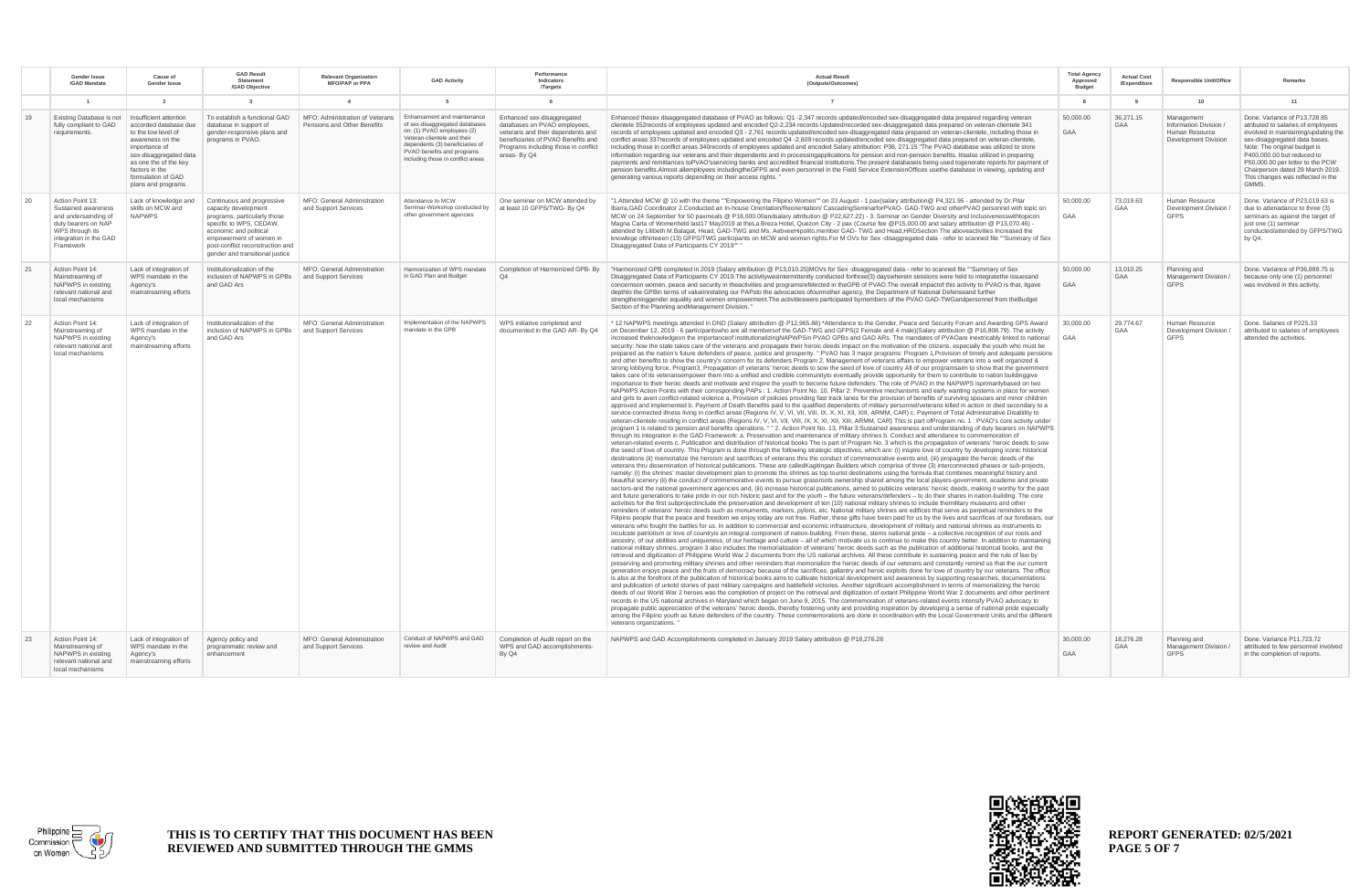|    |                           | <b>Gender Issue</b><br>/GAD Mandate                                                                                                                                                                                                             | Cause of<br>Gender Issue                                                                                                                                                                                                     | <b>GAD Result</b><br>Statement<br>/GAD Objective                                                  | <b>Relevant Organization</b><br><b>MFO/PAP</b> or PPA                 | <b>GAD Activity</b>                                                                                                                                                                                                                                                                                                                                                                                                                                                                                                                                       | Performance<br>Indicators<br>Targets                                                                                                                                                                                                        | <b>Actual Result</b><br>(Outputs/Outcomes)                                                                                                                                                                                                                                                                                                                                                                                                                                                                                                                                                                                                                                                                                                                                                                                                                                                                                                                                                                                                                                                                                                                                                                                                                                                                                                                                                                                                                                                                                                                                                                                                                                                                                                                                                                                                                                                                                                                                                                                                                                                                                                                                                                                                | <b>Total Agency</b><br>Approved<br>Budget | <b>Actual Cost</b><br>/Expenditure          | <b>Responsible Unit/Office</b>                        | Remarks                                                                                                                                       |
|----|---------------------------|-------------------------------------------------------------------------------------------------------------------------------------------------------------------------------------------------------------------------------------------------|------------------------------------------------------------------------------------------------------------------------------------------------------------------------------------------------------------------------------|---------------------------------------------------------------------------------------------------|-----------------------------------------------------------------------|-----------------------------------------------------------------------------------------------------------------------------------------------------------------------------------------------------------------------------------------------------------------------------------------------------------------------------------------------------------------------------------------------------------------------------------------------------------------------------------------------------------------------------------------------------------|---------------------------------------------------------------------------------------------------------------------------------------------------------------------------------------------------------------------------------------------|-------------------------------------------------------------------------------------------------------------------------------------------------------------------------------------------------------------------------------------------------------------------------------------------------------------------------------------------------------------------------------------------------------------------------------------------------------------------------------------------------------------------------------------------------------------------------------------------------------------------------------------------------------------------------------------------------------------------------------------------------------------------------------------------------------------------------------------------------------------------------------------------------------------------------------------------------------------------------------------------------------------------------------------------------------------------------------------------------------------------------------------------------------------------------------------------------------------------------------------------------------------------------------------------------------------------------------------------------------------------------------------------------------------------------------------------------------------------------------------------------------------------------------------------------------------------------------------------------------------------------------------------------------------------------------------------------------------------------------------------------------------------------------------------------------------------------------------------------------------------------------------------------------------------------------------------------------------------------------------------------------------------------------------------------------------------------------------------------------------------------------------------------------------------------------------------------------------------------------------------|-------------------------------------------|---------------------------------------------|-------------------------------------------------------|-----------------------------------------------------------------------------------------------------------------------------------------------|
|    |                           | $\overline{1}$                                                                                                                                                                                                                                  | $\overline{2}$                                                                                                                                                                                                               | $\overline{\mathbf{3}}$                                                                           | $\overline{4}$                                                        | 5                                                                                                                                                                                                                                                                                                                                                                                                                                                                                                                                                         | 6                                                                                                                                                                                                                                           | $\overline{7}$                                                                                                                                                                                                                                                                                                                                                                                                                                                                                                                                                                                                                                                                                                                                                                                                                                                                                                                                                                                                                                                                                                                                                                                                                                                                                                                                                                                                                                                                                                                                                                                                                                                                                                                                                                                                                                                                                                                                                                                                                                                                                                                                                                                                                            | $\mathbf{a}$                              | 9                                           | 10                                                    | 11                                                                                                                                            |
| 24 |                           | Presidential<br>Proclamation 1172.<br>"Declaring November<br>25 to December 12 of<br>every year as the<br>18-day campaign to end<br>Violence Against<br>Women"                                                                                  | Limited knowledge of<br>PVAO officials and<br>employees on Women's<br>Rights                                                                                                                                                 | To increase awareness of<br>PVAO officials and employees<br>on women's rights                     | MFO: General Administration<br>and Support Services                   | 1) Conduct/ Participation on<br>18-Day Campaign to End VAW. 2)<br>Setting up of GAD exhibits and<br>others during 18-Day Campaign<br>to End VAW                                                                                                                                                                                                                                                                                                                                                                                                           | No. of activities<br>conducted/participatedNo. of officials<br>and employees who attended<br>various activities during the 18-day<br>Campaign to end VAW GAD<br>advocacies Learning and insights<br>from participants -- 4 activities by Q4 | ** Attendance to the Lecture on Emotional Intelligence in Handling Violence and Injustice on November 25, 2019 - 40 participants(Honorarium @ P4,000.00<br>meals @ 3,500.00 and salary attribution @P13,877.60) *Attendance to the Seminar on Basic Self-Defense on December 11, 2019- 21 participants (meals @<br>P12.500.00 and salaryattribution @ P9.905.28) * PVAO Kick-Off Activity and End VAW Advocacy Jingle and Clap Contest on November 25, 2019 (prizes,<br>materials and tarpaulins @ P31,366.50 * Radio Guesting at the DWDD on November 25, 2019 * End VAW Exhibit of Basic Gadgets to Protect Women and Girls<br>and Distribution of GAD IEC Materials and Whistle from November 25-December 12, 2019 (purchase of whistles @ P4,320.00) * Gender Analysis Seminar on<br>December 2-3, 2019 (7) GADvocacy Talk by PCBWE Executive Director Julia Andrea R. Abad on December 9, 2019 (meals, plaque & bouquet of the speaker<br>@P11,500.00) * Film Showing of ""Hidden Figures"" on December 10, 2019 with AM/PM Screening (meals @ P6,000.00) * One Billion Rising Dance Revolution<br>on December 12, 2019 (meals @ P8,000.00) *Anti-VAW Expo on November 27, 2019 (meals @ P2,509.10 and salary attrobution@ P4,130.52) * Gender<br>Mainstreaming Symposium on November 28-29, 2019 (salary attribution @ P16,034.76) * "Kilos, Lakad, Wakasan ang Karahasan sa Kababaihan" on<br>December 12, 2019 (meals @ P4,000.00) * GPS Forum on December 12, 2019The observable impact / effect of these activities in the organization is that<br>everyone actively participatedin the End VAW activities from the Head of Agency to the rank and file and evencontingent personnel(Contract of Service personnel,<br>janitorial andsecurity services). The heightened awareness on women's rights is given, the active participation/ responseto the activitieswas laudable. For the<br>MOVs for Sex -disaggregated data - refer to scanned file ""Summary of Sex Disaggregated Data of Participants CY 2019""Increasedlevel of knowledge and<br>awarenessofparticipants on laws, policies, issuances and programs on women's rights. ** Details on sex-disaggregated data, certifications are hereto attached<br>as annexes. | 250,000.00<br>GAA                         | 131,643.76<br>GAA                           | Human Resource<br>Development Division<br><b>GFPS</b> | Done, Variance of P118,356,24<br>attributed to lower cost of materials.<br>meals, and among others for the<br>activities conducted.           |
| 25 |                           | Pillar No. Action Point<br>NAPWPS 2017-2022:<br>Areas affected and/or<br>prone to conflict<br>situations brought about<br>by insurgency, tribal<br>wars, rido, etc. and<br>possible vulnerabilities<br>of women in these<br>contexts identified | Insufficient attention<br>accorded database due<br>to the low level of<br>awareness on the<br>importance of<br>sex-disaggregated data<br>as one the of the key<br>factors in the<br>formulation of GAD<br>plans and programs | Sex and conflict disaggregation   MFO: Filipino veterans<br>of data is practiced by the<br>Agency | Empowered -Veterans Welfare<br>and Benefits Administration<br>Program | Create a database and regular<br>updating on the list of conflict<br>areas.                                                                                                                                                                                                                                                                                                                                                                                                                                                                               | Updated list of conflict areas                                                                                                                                                                                                              | * Updated list of conflict areas = 12 regions The updated list of conflict areasintwelve (12) regions of the countryisa steady reference in prioritizing the<br>processing of claims . Itis basedon ongoingreports of insurgencies, actual siege, redflag areasor areaswhereterrorist/ anti-governmentgroups are clustered .etc.<br>As a result , the needs of thosewho arein conflict / high riskareas are immediately addressedspeciallyfamilieswihose relativesare killed - in - action(KIA) Salary<br>attribution @ P16.653.24                                                                                                                                                                                                                                                                                                                                                                                                                                                                                                                                                                                                                                                                                                                                                                                                                                                                                                                                                                                                                                                                                                                                                                                                                                                                                                                                                                                                                                                                                                                                                                                                                                                                                                        | 50,000.00<br>GAA                          | 16,653.24<br>GAA                            | GFPS / Management<br>Information Division             | Done. Variance pf P33,346.76<br>attributed to the salaries of<br>employees involved in updating the<br>database on the list of conflict areas |
|    | <b>ATTRIBUTED PROGRAM</b> |                                                                                                                                                                                                                                                 |                                                                                                                                                                                                                              |                                                                                                   |                                                                       |                                                                                                                                                                                                                                                                                                                                                                                                                                                                                                                                                           |                                                                                                                                                                                                                                             |                                                                                                                                                                                                                                                                                                                                                                                                                                                                                                                                                                                                                                                                                                                                                                                                                                                                                                                                                                                                                                                                                                                                                                                                                                                                                                                                                                                                                                                                                                                                                                                                                                                                                                                                                                                                                                                                                                                                                                                                                                                                                                                                                                                                                                           |                                           |                                             |                                                       |                                                                                                                                               |
| 26 |                           |                                                                                                                                                                                                                                                 |                                                                                                                                                                                                                              |                                                                                                   |                                                                       | PVAO EDUCATION AND<br>TRAINING PROGRAM - this<br>program enhances the<br>capabilities of both men and<br>women of PVAO to fully<br>contribute to their organizational<br>and societal roles through the<br>provision of specialized<br>trainings/seminars.                                                                                                                                                                                                                                                                                                |                                                                                                                                                                                                                                             |                                                                                                                                                                                                                                                                                                                                                                                                                                                                                                                                                                                                                                                                                                                                                                                                                                                                                                                                                                                                                                                                                                                                                                                                                                                                                                                                                                                                                                                                                                                                                                                                                                                                                                                                                                                                                                                                                                                                                                                                                                                                                                                                                                                                                                           | 1,531,000.00<br>GAA                       | 612,400.00<br>GAA                           | Human Resource<br>Development Division                | Project design is gender-responsive<br>Project Management, monitoring<br>and evaluation is gender-sensitive.                                  |
| 27 |                           |                                                                                                                                                                                                                                                 |                                                                                                                                                                                                                              |                                                                                                   |                                                                       | Veterans Hospitalization and<br>Medical Care Program - this<br>program provides assistance to<br>men and women beneficiaries.<br>through timely delivery of<br>non-pension benefits thru the<br>Veterans Hospitalization and<br>Medical Care Program. The<br>administration of all of these<br>benefits to men and women<br>heroes as well as to their next of<br>kin and eligible beneficiaries<br>convey that the government takes<br>good care of its veterans.                                                                                        |                                                                                                                                                                                                                                             |                                                                                                                                                                                                                                                                                                                                                                                                                                                                                                                                                                                                                                                                                                                                                                                                                                                                                                                                                                                                                                                                                                                                                                                                                                                                                                                                                                                                                                                                                                                                                                                                                                                                                                                                                                                                                                                                                                                                                                                                                                                                                                                                                                                                                                           | 50,000,000.00<br>GAA                      | 14,600,000.00 Claims Division<br>GAA        |                                                       | Project design is gender-responsive.<br>Project Management, monitoring<br>and evaluation has promising GAD<br>prospects.                      |
| 28 |                           |                                                                                                                                                                                                                                                 |                                                                                                                                                                                                                              |                                                                                                   |                                                                       | <b>VETERANS AFFAIRS</b><br>MANAGEMENT PROGRAM - this<br>program aims to foster unity<br>within the Filipino Veterans<br>Community by encouraging men<br>and women veterans to join<br>veterans organizations and<br>participate in pushing reforms.<br>enabling them to build an<br>empowered and credible<br>federation. The assignment and<br>participation of women veterans<br>in leadership roles / board<br>membership in various veterans<br>organizations is highlighted to<br>make them equal contributors to<br>policy development and reforms. |                                                                                                                                                                                                                                             |                                                                                                                                                                                                                                                                                                                                                                                                                                                                                                                                                                                                                                                                                                                                                                                                                                                                                                                                                                                                                                                                                                                                                                                                                                                                                                                                                                                                                                                                                                                                                                                                                                                                                                                                                                                                                                                                                                                                                                                                                                                                                                                                                                                                                                           | 11,581,500.00<br>GAA                      | 3,955,082.25<br>GAA                         | Veterans Affairs<br>Management Division               | Project design is gender-responsive<br>Project Management, monitoring<br>and evaluation has promising GAD<br>prospects.                       |
|    |                           |                                                                                                                                                                                                                                                 |                                                                                                                                                                                                                              |                                                                                                   |                                                                       |                                                                                                                                                                                                                                                                                                                                                                                                                                                                                                                                                           |                                                                                                                                                                                                                                             |                                                                                                                                                                                                                                                                                                                                                                                                                                                                                                                                                                                                                                                                                                                                                                                                                                                                                                                                                                                                                                                                                                                                                                                                                                                                                                                                                                                                                                                                                                                                                                                                                                                                                                                                                                                                                                                                                                                                                                                                                                                                                                                                                                                                                                           |                                           | SUB-TOTAL 118,208,500.00 256,370,178.83 GAA |                                                       |                                                                                                                                               |
|    |                           |                                                                                                                                                                                                                                                 |                                                                                                                                                                                                                              |                                                                                                   |                                                                       |                                                                                                                                                                                                                                                                                                                                                                                                                                                                                                                                                           |                                                                                                                                                                                                                                             |                                                                                                                                                                                                                                                                                                                                                                                                                                                                                                                                                                                                                                                                                                                                                                                                                                                                                                                                                                                                                                                                                                                                                                                                                                                                                                                                                                                                                                                                                                                                                                                                                                                                                                                                                                                                                                                                                                                                                                                                                                                                                                                                                                                                                                           | TOTAL 118,208,500.00 256,370,178.83       |                                             |                                                       |                                                                                                                                               |
|    |                           |                                                                                                                                                                                                                                                 |                                                                                                                                                                                                                              |                                                                                                   |                                                                       |                                                                                                                                                                                                                                                                                                                                                                                                                                                                                                                                                           |                                                                                                                                                                                                                                             |                                                                                                                                                                                                                                                                                                                                                                                                                                                                                                                                                                                                                                                                                                                                                                                                                                                                                                                                                                                                                                                                                                                                                                                                                                                                                                                                                                                                                                                                                                                                                                                                                                                                                                                                                                                                                                                                                                                                                                                                                                                                                                                                                                                                                                           |                                           |                                             |                                                       |                                                                                                                                               |